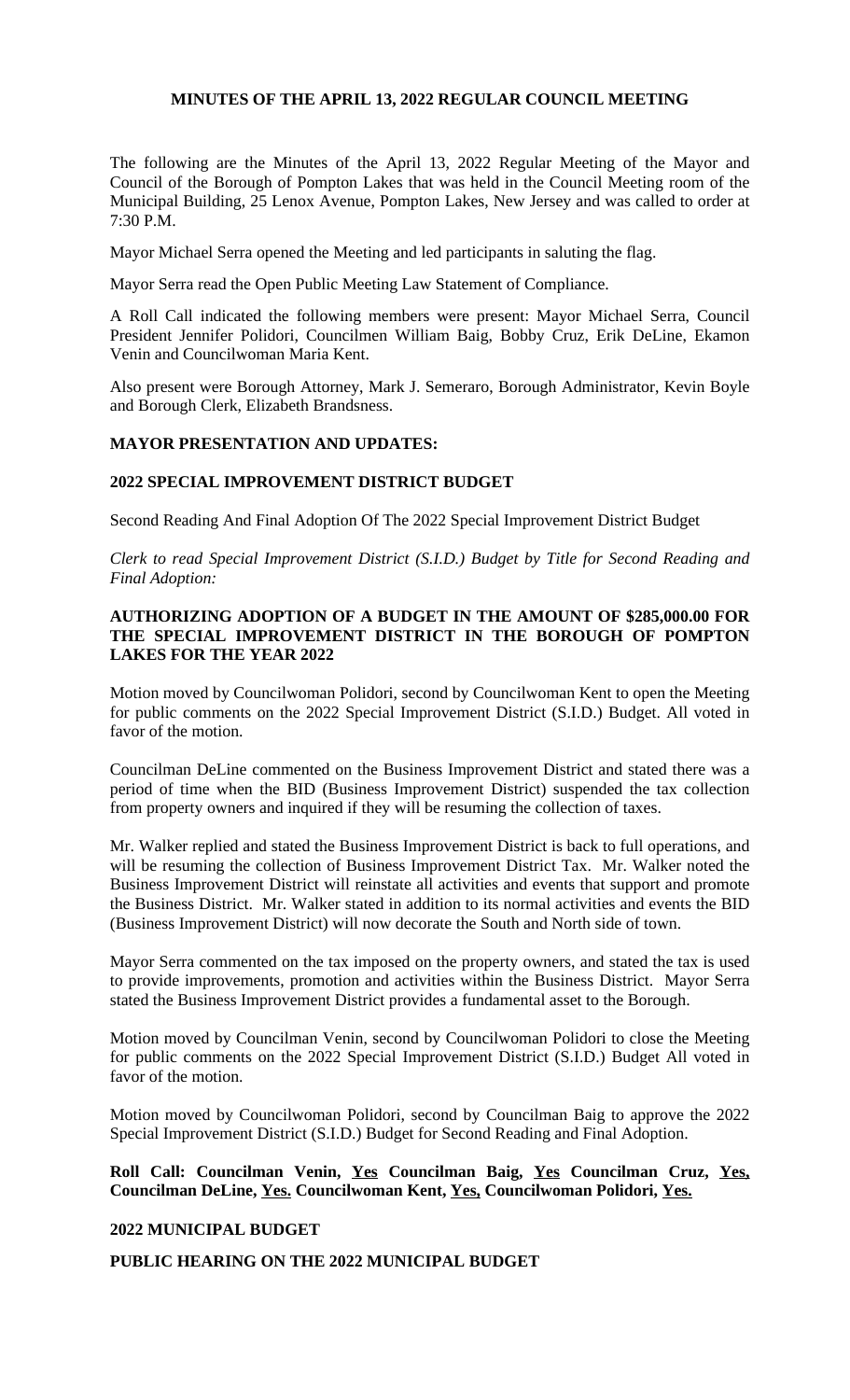Motion moved by Councilman Deline, second by Councilman Cruz to open the Meeting for public comments on the 2022 Municipal Budget. All voted in favor of the motion.

## **JAMES CERULLO, BOROUGH AUDITOR**

Mr. Cerullo addressed the Governing Body and reported on the 2022 Municipal Budget. Mr. Cerrullo stated this year the Budget was a self-examination and not examined by the State. Mr. Cerullo stated the Budget Resolution presented tonight is both compliant with the Spending Cap Law and the Tax Levy Cap Law. Mr. Cerullo reported the Budget for the Municipal Purpose including Library is a one-point tax increase.

Mr. Cerullo stated there is also a Budget Amendment that consists of a few housekeeping items. Mr. Cerullo noted the Municipal Budget was introduced ahead of the Governor's Budget and last year the Governor provided municipalities with extra Garden State Preservation Money. Mr. Cerullo stated this year, the Governor rescinded that funding and certified the numbers after the Introduction of the Municipal Budget; amend the 2022 Budget and reduce it to the lower number. Mr. Cerullo stated this Amendment does not affect the Tax Levy as it was at Introduction of the Budget.

Mayor Serra thanked the Governing Body for their hard work and perseverance in delivering a responsible Budget. Mayor Serra stated the tax is a small increase and is vital to the Borough in keeping programs running. Mayor Serra stated Health Care Benefits and Pensions increase yearly and stated he is very pleased there are no cuts in services and programs.

Mayor Serra inquired where the Borough stands as far as a Bond Rating. Borough Auditor, Mr. Cerullo replied and stated during the last Bond Sale in 2015 the Municipality had a double A rating and he anticipates the rating to be upgraded for the upcoming Bond Sale considering the financial state of the Borough

No one else from the public wished to comment.

Motion moved by Councilman DeLine, second by Councilman Cruz to close the Meeting for public comments on the 2022 Municipal Budget. All voted in favor of the motion.

#### **AMEND 2022 MUNICIPAL BUDGET**

#### **RESOLUTION 22-139** Amend 2022 Budget

#### Resolution 22-139

Borough of Pompton Lakes

#### RESOLUTION TO AMEND

#### 2022 BUDGET

WHEREAS, the local municipal budget for the year 2022 was approved on March 9, 2022; and,

WHEREAS, the public hearing on said budget has been held as advertised, and

WHEREAS, it is desired to amend said approved budget,

NOW, THEREFORE, BE IT RESOLVED, by the Governing Body of the Borough of Pompton Lakes, Passaic County, that the following amendments to the approved budget of 2022 be made:

| RECORDED VOTE<br>(Insert Last Names)                                                                        | AYES | NAYS: | <b>ABSTAIN</b> |              |              |
|-------------------------------------------------------------------------------------------------------------|------|-------|----------------|--------------|--------------|
| <b>CURRENT FUND BUDGET</b>                                                                                  |      |       |                | From         | Тο           |
| ANTICIPATED REVENUES                                                                                        |      |       |                |              |              |
| Miscellaneous Revenues - Section A: Local Revenues<br>13.<br><b>Fees and Permits</b>                        |      |       |                | 53.000.00    | 60,000.00    |
| Interest and Costs on Taxes                                                                                 |      |       |                | 90,000.00    | 94,000.00    |
| Interest on Investments and Deposits                                                                        |      |       |                | 20,000.00    | 21,247.00    |
| Total Section A: Local Revenues                                                                             |      |       |                | 554,000.00   | 588 247 00   |
| Miscellaneous Revenues - Section B: State Aid Without Offsetting Appropriations<br>3.<br>Garden State Trust |      |       |                | 34.928.00    | 22 681.00    |
| Total Section B: State Aid Without Offsetting Appropriations                                                |      |       |                | 1.058.738.00 | 1,046,491.00 |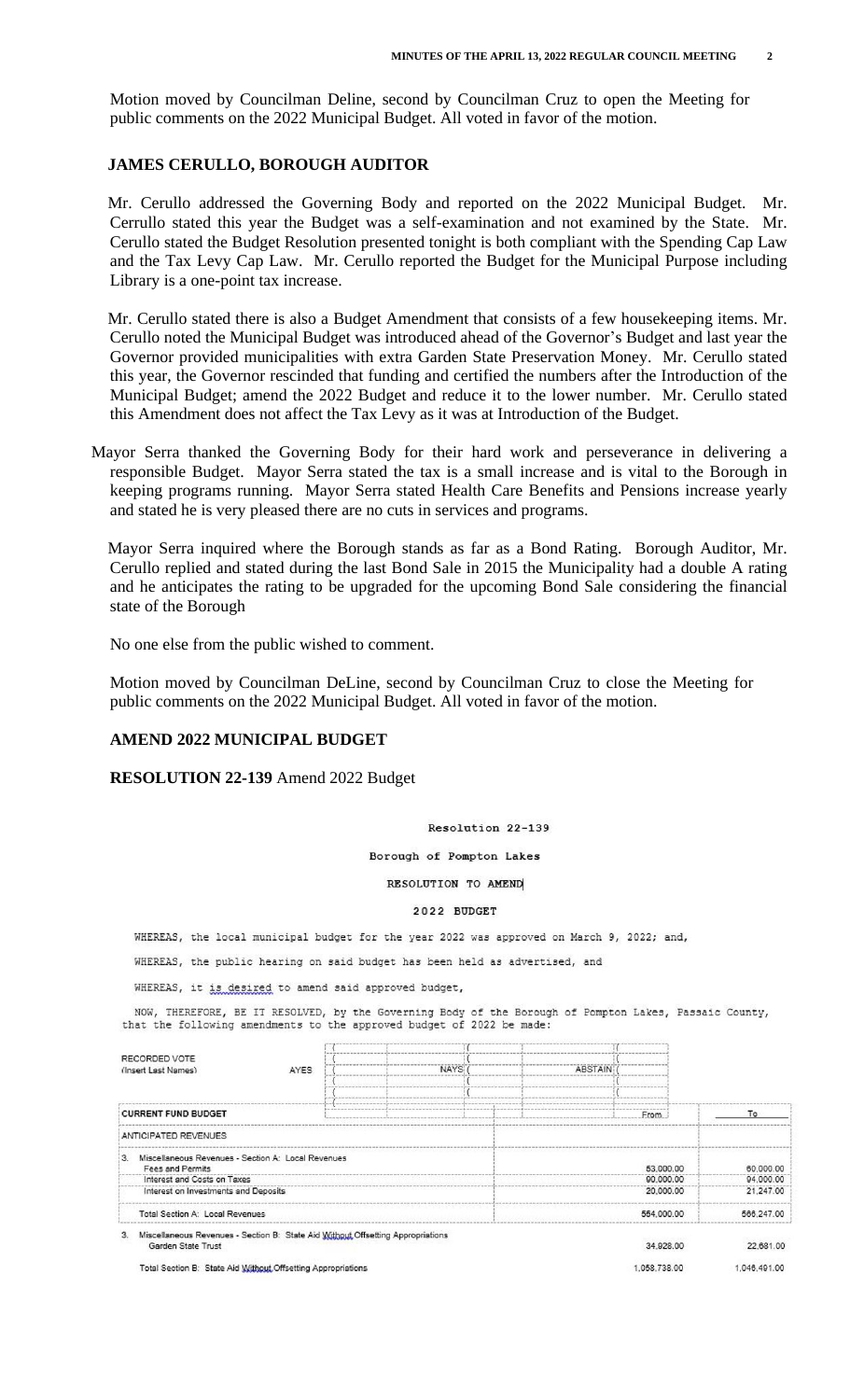Motion moved by Councilman DeLine, second by Councilman Baig to adopt Resolution 22- 139 amended 2022 Budget.

**Roll Call: Councilman Venin, Yes Councilman Baig, Yes Councilman Cruz, Yes, Councilman DeLine, Yes. Councilwoman Kent, Yes, Councilwoman Polidori, Yes.**

## **RESOLUTION 22-140 ADOPT AMENDED 2022 BUDGET**



#### **SUMMARY OF APPROPRIATIONS**

| 5. GENERAL APPROPRIATIONS:                                                                  | <b>XXXXXX</b>  | <b>XXXXXXXXXXXXX</b> |
|---------------------------------------------------------------------------------------------|----------------|----------------------|
| Within "CAPS"                                                                               | <b>XXXXXX</b>  | <b>XXXXXXXXXXXXX</b> |
| (a & b) Operations Including Contingent                                                     | 34-201         | \$<br>10,864,571.00  |
| (e) Deferred Charges and Statutory Expenditures - Municipal                                 | 34-209         | 1,321,381.00<br>S    |
| (g) Cash Deficit                                                                            | 46-885         | \$                   |
| <b>Excluded from "CAPS"</b>                                                                 | <b>XXXXXXX</b> | <b>XXXXXXXXXXXXX</b> |
| (a) Operations - Total Operations Excluded from "CAPS"                                      | 34-305         | \$<br>1,095,889.85   |
| (c) Capital Improvements                                                                    | 44-999         | \$<br>180,000.00     |
| (d) Municipal Debt Service                                                                  | 45-999         | \$<br>898,120.00     |
| (e) Deferred Charges - Municipal                                                            | 46-999         | S<br>۰               |
| (f) Judgments                                                                               | 37-480         | S                    |
| (n) Transferred to Board of Education for Use of Local Schools (N.J.S.A. 40:48-17.1 & 17.3) | 29-405         | \$                   |
| (g) Cash Deficit                                                                            | 46-885         | \$<br>٠              |
| (k) For Local District School Purposes                                                      | 29-410         | S                    |
| (m) Reserve for Uncollected Taxes                                                           | 50-899         | \$<br>790,000.00     |
| 6. SCHOOL APPROPRIATIONS - TYPE I SCHOOL DISTRICT ONLY (N.J.S.A. 40A:4-13)                  | $07 - 195$     |                      |
| <b>Total Appropriations</b>                                                                 | 34-499         | 15,149,961.85<br>\$  |

It is hereby certified that the within budget is a true copy of the budget finally adopted by resolution of the Governing Body on the 13th day of<br>April 2022. It is further certified that each item of revenue and appropriat Certified by me this 13th day of April , 2022, . Clerk

Sheet 42

Motion moved by Councilman DeLine, second by Councilman Cruz to adopt Resolution 22-140 (Amended Municipal Budget).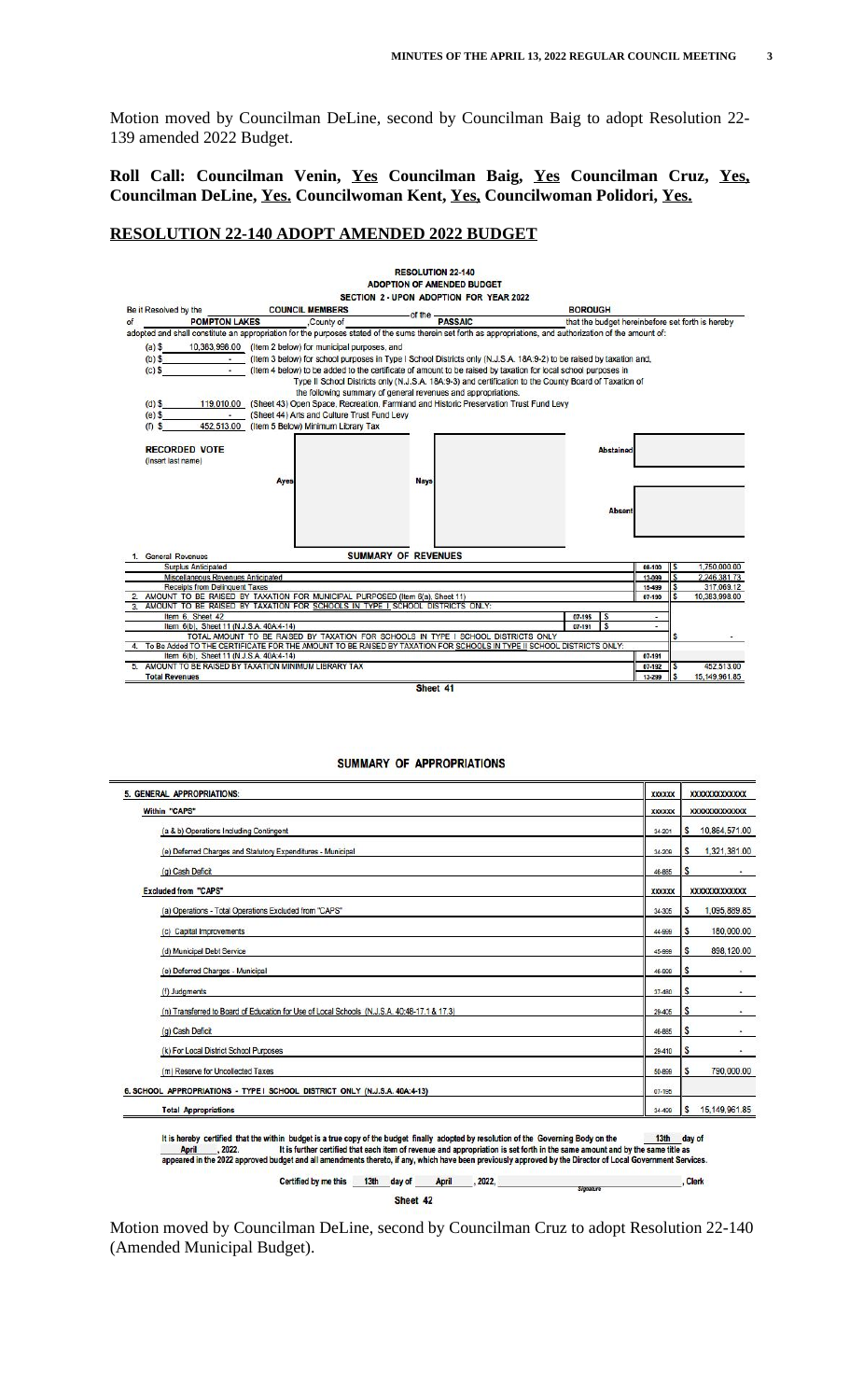**Roll Call: Councilman Venin, Yes Councilman Baig, Yes Councilman Cruz, Yes, Councilman DeLine, Yes. Councilwoman Kent, Yes, Councilwoman Polidori, Yes.**

## **RESOLUTION 22-141 ADOPT SELF EXAMINATION 2022 BUDGET**

WHEREAS, N.J.S.A. 40A:4-78b has authorized the Local Finance Board to adopt rules that permit municipalities in sound fiscal condition to assume the responsibility, normally granted to the Director of the Division of Local Government Services, of conducting the annual budget examination, and

WHEREAS N.J.A.C. 5:30-7 was adopted by the Local Finance Board on February 11, 1997, and

WHEREAS, pursuant to N.J.A.C. 5:30-7.2 thru 7.5 the Borough of Pompton Lakes has been declared eligible to participate in the program by the Division of Local Government Services, and the Chief Financial Officer has determined that the Borough of Pompton Lakes meets the necessary conditions to participate in the program for the 2022 budget year, so now therefore

BE IT RESOLVED, by the Borough Council of the Borough of Pompton Lakes that in accordance with N.J.A.C. 5:30-7.6a & b and based upon the Chief Financial Officer's certification. The governing body has found the budget has met the following requirements:

- 1. That with reference to the following items, the amounts have been calculated pursuant to law and appropriated as such in the budget:
	- a. Payment of interest and debt redemption charges
	- b. Deferred charges and statutory expenditures
	- c. Cash deficit of preceding year
	- d. Reserve for uncollected taxes
	- e. Other reserves and non-disbursement items<br>f. Any inclusions of amounts required for scho
	- f. Any inclusions of amounts required for school purposes
- 2. That the provisions relating to limitation on increases of appropriations pursuant to N.J.S.A. 40A:4-45.2 and appropriations for exceptions to limits on appropriations found at 40A:4- 45.3 et seq. are fully met (complies with the "CAP" law).
- 3. That the budget is in such form, arrangement, and content as required by the Local Budget Law and N.J.A.C. 5:30-4 and 5:30-5.
- 4. That pursuant to the Local Budget Law:
	- a. All estimates of revenue are reasonable, accurate, and correctly stated.
	- b. Items of appropriation are properly set forth
	- c. In itemization, form, arrangement, and content the budget will permit the exercise of the comptroller function within the municipality.
- 5. The budget and associated amendments have been introduced, publicly advertised, and in accordance with the relevant provisions of the Local Budget Law, except that failure to meet the deadlines of N.J.S.A. 40A:4-5 shall not prevent such certification.
- 6. That all other applicable statutory requirements have been fulfilled.

BE IT FURTHER RESOLVED, THAT A COPY OF THIS RESOLUTION BE FORWARDED TO THE Director of the Division of Local Government Services.

Motion moved by Councilman Baig, second by Councilman DeLine to adopt Resolution 22- 141. (Adopt Self Examination 2022 Budget)

# **Roll Call: Councilman Venin, Yes Councilman Baig, Yes Councilman Cruz, Yes, Councilman DeLine, Yes. Councilwoman Kent, Yes, Councilwoman Polidori, Yes.**

*Clerk to read 2022 Municipal Budget:*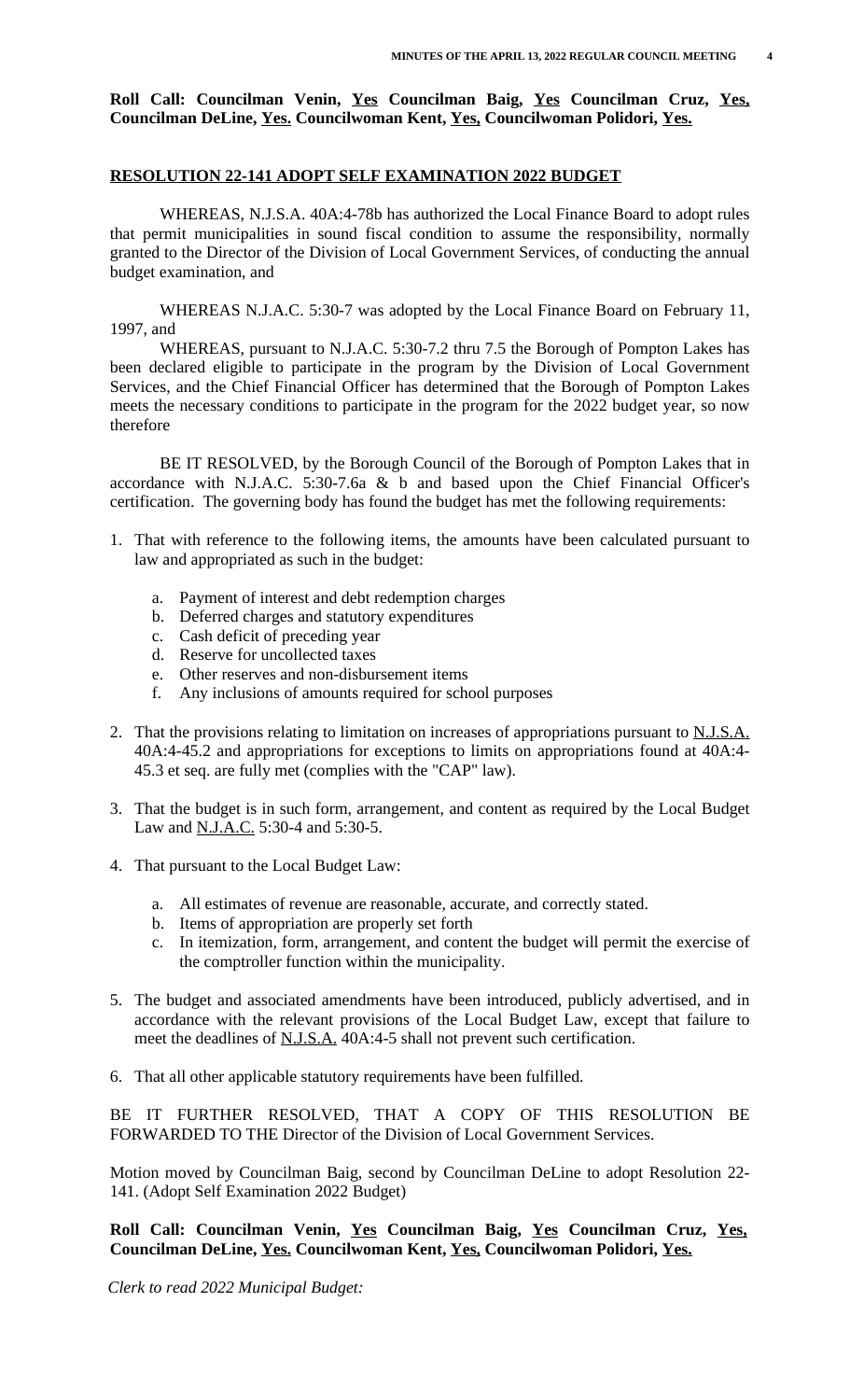# **ADOPTION OF THE 2022 MUNICIPAL BUDGET RESOLUTION**

Be It Resolved by the Borough Council of the Borough of Pompton Lakes of the County of Passaic that the budget hereinbefore set forth is hereby adopted and shall constitute an appropriation for the purpose stated of the sums therein set forth as appropriations, and authorization of the amount of \$10,383,998.00 for Municipal purposes and (d) \$119,010.00 Open Space, Recreation, Farmland and Historic Preservation Trust Fund Levy and (e) \$ 452,513.00 minimum Library Tax.

Mayor Serra thanked Mr. Cerullo for his report and assistance.

#### **MEETING OPEN FOR PUBLIC COMMENTS:**

Motion moved by Councilwoman Polidori, second by Councilman Cruz to open the Meeting for public comments. All voted in favor of the motion.

# **KATHLEEN VENIN, Sunset Road JAMIE PEREZ, Walnut Avenue**

Kathleen Venin and Jamie Perez provided some input for a project *Voices of the Trails* they completed towards achieving their Girl Scouts Silver Award. The project included a recorded message at designated kiosks throughout the Trails in the South End of Town. Kathleen and Jamie extended an invitation to the Governing Body to the ribbon cutting ceremony scheduled for Friday, April 22, 2022 at Willow Field at 4:00pm. Mayor and Council commented on the project and congratulated the girls on this achievement.

## **LAUREN VENIN, Sunset Road**

Ms. Venin requested permission to install a library hut similar to the free library stations located at Hershfield and Lakeside parks. Ms. Venin stated Junior Girl Scouts Troop 97471 is working towards their Bronze Service Award and the troop has secured funding as well as a donation from the Chamber of Commerce. Ms. Venin stated she has contacted Ms. Murphy, Recreation Director, and is seeking approval from the Governing Body. After further discussion, Mayor and Council agreed to the project.

Motion moved by Councilman DeLine, second by Councilman Venin to close the Meeting for public comments. All voted in favor of the motion.

#### **MINUTES:**

Motion moved by Councilman DeLine, second by Councilman Cruz to approve the Regular Meeting Minutes of March 23, 2022. All voted in favor of the motion.

Motion moved by Councilman DeLine, second by Councilman Cruz to approve the Closed Session Meeting Minutes of March 23, 2022 (6:00PM). All voted in favor of the motion.

## **BILL LISTS: None**

| <b>Current Fund</b>        |   |
|----------------------------|---|
| Capital Fund               | ጥ |
| <b>Recreation Trust</b>    |   |
| Unemployment               | S |
| Dog Trust Account          | S |
| <b>Other Trust Account</b> | S |
| Clerk's Account            | S |
| <b>Open Space Trust</b>    | ጦ |
|                            |   |

#### **PETITIONS: None**

#### **CONSENT AGENDA:**

*(Council Members Required Resolution 22-144 to Be Pulled from the Consent Agenda for Separate Action)*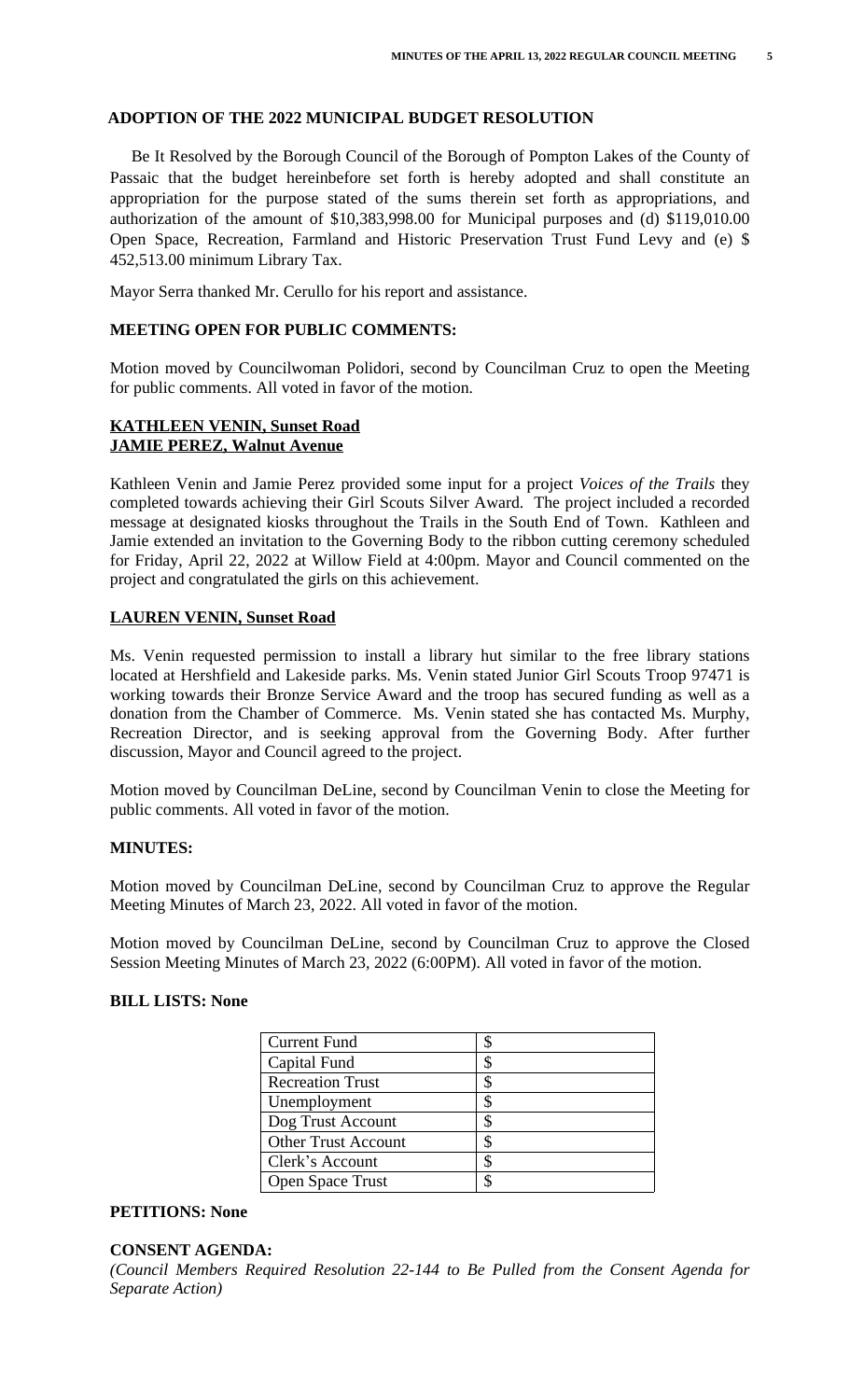**WHEREAS**, the Mayor and Council of the Borough of Pompton Lakes has reviewed the Consent Agenda consisting of various proposed Resolutions, and

**WHEREAS**, the Mayor and Council of the Borough of Pompton Lakes does desire to remove Resolution 22-144 for individual action from that Agenda, and

**NOW, THEREFORE, BE IT RESOLVED** that the following Resolutions on the Consent Agenda are hereby approved:

- 1. Resolution 22-127 Authorizing The Person To Person Liquor License Transfer Pompton Wines And Liquor LLC, T/A Empire Wine And Liquor, 84 Wanaque Avenue, Pompton Lakes, NJ to Panchamrut Liquor & Wines LLC, T/A Empire Wine And Liquor Located At 84 Wanaque Avenue, Pompton Lakes, NJ Effective Date April 18, 2022
- 2. Resolution 22-128 Authorizing Payment In Lieu Of Health Benefits To Qualified Borough Employees
- 3. Resolution 22-129 Supporting The 2022 UDrive. UText. UPay. Distracted Driving Crackdown April 1 - 30, 2022
- 4. Resolution 22-130 Approving A Chapter 159 Resolution Providing For The Insertion Of A Special Item Of Revenue In The 2022 Budget (NJ DHTS Distracted Driver Grant)
- 5. Resolution 22-131 Award Of A Bid For Playground Equipment For Pacifico Gallo Park To MRC Recreation Under ESCNJ 20/21-6 Co-Op Contract #65MCESCCPS In The Amount Of \$124,987.00
- 6. Resolution 22-132 Appointment Of Various Fire Fighters To The Position Of Part Time Fire Inspectors With The Fire Prevention Bureau
- 7. Resolution 22-133 Accepting The Retirement Of Brinda Kostro From The Pompton Lakes Building Department
- 8. Resolution 22-134 Promotion Of Zachary P. Fagan To The Position Of Laborer 1 With The Department Of Public Works
- 9. Resolution 22-135 Authorizing Amended Work Hours For Administrative Offices At Borough Hall
- 10. Resolution 22-136 To Recognize The Month Of May As Mental Health Month
- 11. Resolution 22-137 Authorizing Payment In Lieu Of Health Benefits To Qualified Borough Employees
- 12. Resolution 22-138 Award Of A Bid For Pagers And Radios To ESS, Inc. Under State Contract #83909 In The Amount Of \$3,645.50
- 13. Resolution 22-144 Authorizing A Contract For The Acquisition Of Goods Or Services Pursuant To NJSA 19:44A-20.4 And/Or NJSA 19:44A-20.5 With Benjamin Delisle
- 14. Resolution 22-145 Authorizing An Application For And Acceptance Of A Grant From The New Jersey Hazardous Discharge Site Remediation Fund In An Amount Not To Exceed \$63,978.19 For Remedial Investigation Of The Former A-1 Auto Body (Block 3000 Lot 35)
- 15. Resolution 22-146 Award Of Bid For A Western Star 47x Cab And Chassis To Hudson County Motors Under ESCNJ Co-Op Contract #20/21-55 Class 8 Trucks

Motion moved by Councilwoman Polidori, second by Councilman Baig, to approve the Consent Agenda. All voted in favor of the motion.

#### **RESOLUTION 22-127**

**WHEREAS,** The Mayor and Council of the Borough of Pompton Lakes are in receipt of a request for a *Person-to-Person* transfer of Liquor License Number 1609-44-010-008 from Pompton Wines and Liquor, LLC, T/A Empire Wine and Liquor, 84 Wanaque Avenue, Pompton Lakes NJ 07442 to Panchamrut Liquors & Wines LLC, T/A Empire Wine and Liquor, 84 Wanaque Avenue, Pompton Lakes, NJ 07442; and

**WHEREAS,** the Borough Clerk is in receipt of an application for a *Person to Person* transfer, fees for same, proof of notification advertised in the local papers, consent to transfer, notification letter for the closing date of license purchase on April 18, 2022, and alcoholic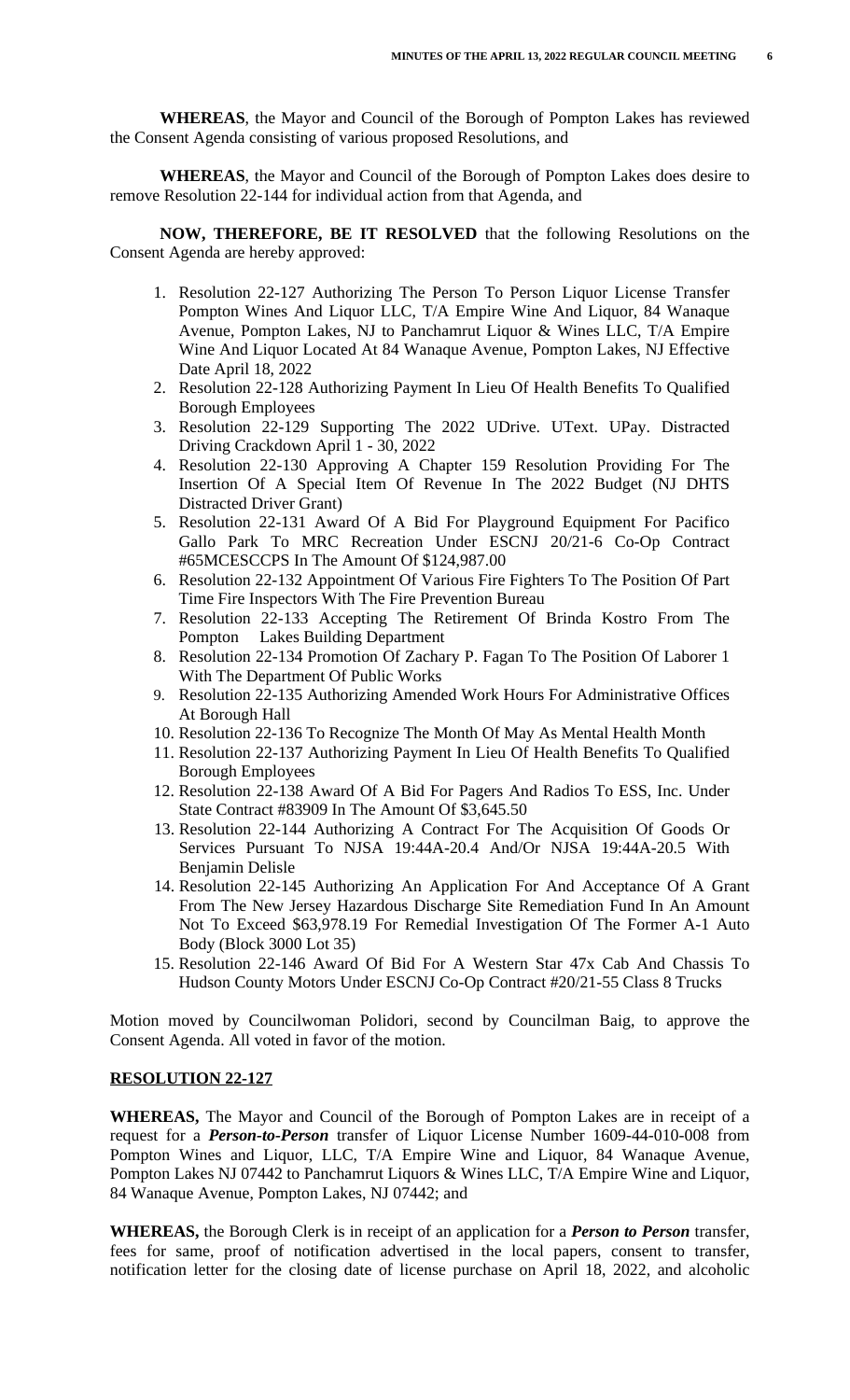beverage retail licensee clearance certificate (transfer) provided by Panchamrut Liquor & Wines LLC, T/A Empire Wine and Liquor as required by ABC license transfer guidelines; and

**WHEREAS,** the *Person to Person* application and supporting documents have been reviewed by the Police, Fire, Heath and Building Departments, found to be compliant and no objections to the issuance of a *Person to Person* transfer of said liquor license; and

**NOW, THEREFORE, BE IT RESOLVED** by the Mayor and Council of the Borough of Pompton Lakes approves the transfer of the *Person to Person* application as follows:

## **TRANSFER**

- Liquor License Number 1609-44-010-008 from Pompton Lakes Wines and Liquor LLC, T/A Empire Wine and Liquor, 84 Wanaque Avenue, Pompton Lakes NJ to
- Liquor License Number 1609-44-010-009, Panchamrut Liquor & Wines LLC, T/A Empire Wine and Liquor, 84 Wanaque Avenue, Pompton Lakes, NJ.
- Effective Date April 18, 2022

#### **RESOLUTION 22-128**

**WHEREAS,** the Borough has negotiated with both employee bargaining units contract language providing for an employee to opt out of receiving health benefits from the Borough when the employee is covered by a bona fide health plan from their spouse or other source, as provided by statute; and

**WHEREAS,** the Borough agrees to refund 25% of the premium of the N.J. Direct 15 plan or \$5,000.00, whichever is less, for which the employee is eligible to the opting out employee, payable in equal installments by pay period during the course of the plan year, as long as the employee is covered by such optional insurance; and

**WHEREAS,** an employee has provided the Borough Administrator with proof of such coverage and the documents have been found satisfactory by the Borough Administrator;

**NOW, THEREFORE, BE IT RESOLVED** by the Mayor and Council of the Borough of Pompton Lakes, County of Passaic and State of New Jersey that the following named employee shall not be provided health benefits, but shall receive a refund of premium payment as shown herein:

Paula Cozzarelli - \$4,999.92 annually.

#### **RESOLUTION 22-129**

**WHEREAS**, distracted driving is a serious, life-threatening practice that is preventable; and

 **WHEREAS,** distracted driving can result in injuries and deaths to all road users (motorists, pedestrians and bicyclists); and

 **WHEREAS,** distracted driving occurs when drivers divert their attention away from the task of driving to focus on another activity instead; and

**WHEREAS,** in 2019 alone distracted driving-related crashes resulted in 3,142 deaths and 400,000 injuries on our nation's roads; and

**WHEREAS,** in New Jersey distracted driving was listed as a contributing circumstance in 49-percent of all motor vehicle crashes in 2019; and

**WHEREAS,** the State of New Jersey will participate in the nationwide *Distracted Driving 2022 Crackdown* from April 1 – 30, 2022 in an effort to raise awareness and decrease driver distraction through a combination of enforcement and education; and

**WHEREAS,** the national slogan for the campaign is *UDrive. UText. UPay*; and

**WHEREAS,** a reduction in distracted driving in New Jersey will save lives on our roadways.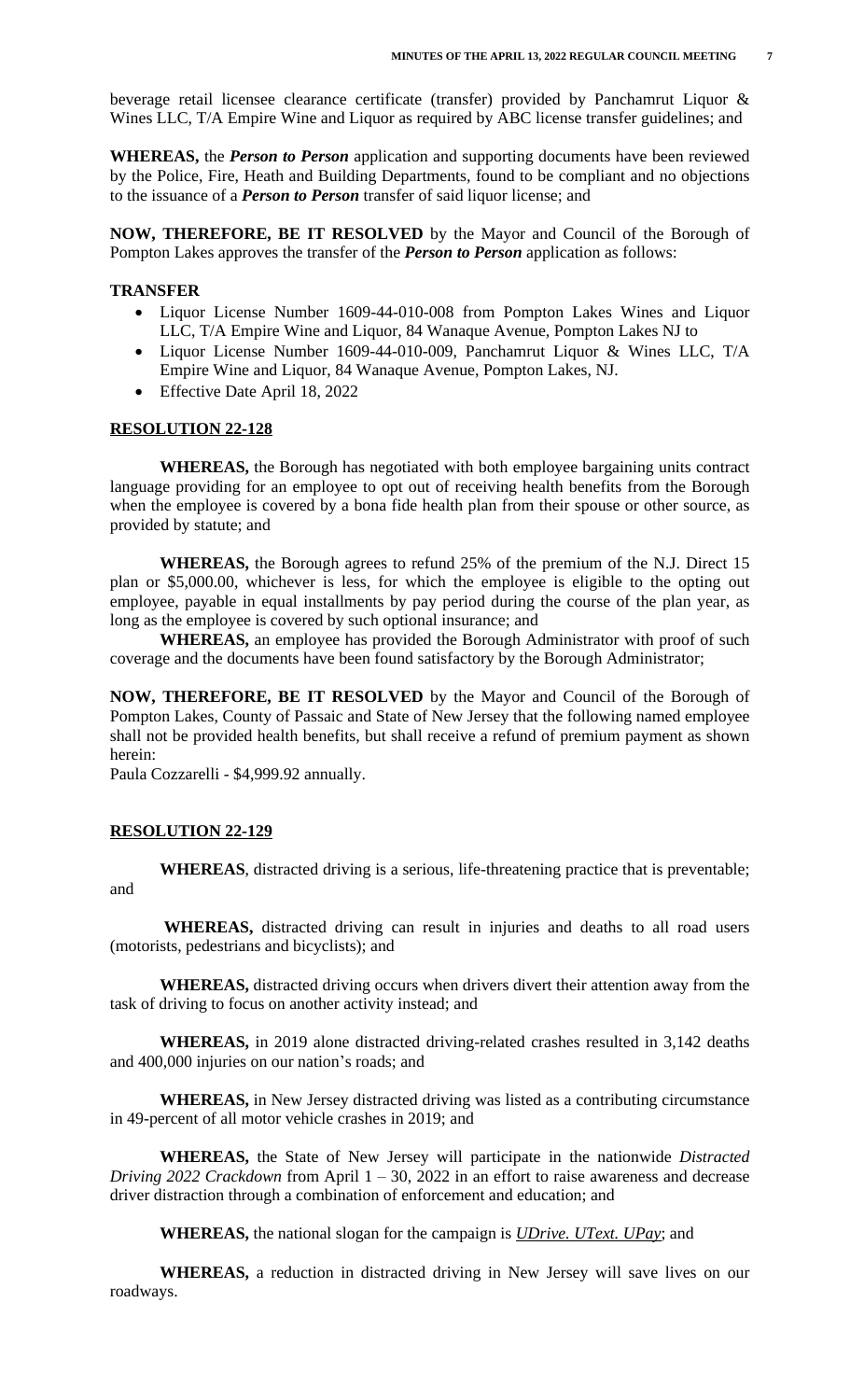**NOW, THEREFORE, BE IT RESOLVED** that the Mayor and Council of the Borough of Pompton Lakes, County of Passaic, State of New Jersey declares their support for the *Distracted Driving 2022 Crackdown* both locally and nationally from April 1- 30, 2022 and pledges to increase awareness of the dangers of distracted driving.

#### **RESOLUTION 22-130**

 **WHEREAS,** N.J.S.A. 40A:4-87 provides that the Director of the Division Of Local Government Services may approve the insertion of any special item of revenue in the budget of any municipality when such item shall have been available by law and the amount thereof was not determined at the time of the adoption of the budget; and

 **WHEREAS,** the Director may also approve the insertion of any item of appropriation for an equal amount; and

 **WHEREAS,** the Borough of Pompton Lakes wishes to amend its 2022 Budget to include an amount as revenue.

 **NOW, THEREFORE, BE IT RESOLVED** that the Governing Body of the Borough of Pompton Lakes hereby requests the Director of Division of Local Government Services to approve the insertion of an item in the budget of the year 2022 in the sum of ……………………………………………………………………….\$7,000.00 which is now available as a revenue from: Special Items of General Revenue Anticipated with Prior Written Consent of the Director of Local Government Services:

Public and Private Revenues Offset with Appropriations:

NJ DHTS Distracted Driver Grant

**BE IT FURTHER RESOLVED,** that a like sum of……………………..\$7,000.00

be and the same is hereby appropriated under the caption of:

General Appropriations

(A)Operations – Excluded from CAPS Public and Private Programs Offset by Revenue NJ DHTS Distracted Driver Grant

#### **RESOLUTION 22-131**

**WHEREAS**, the Borough of Pompton Lakes seeks to upgrade the playground area at Lakeside Park; and

 **WHEREAS,** MRC Recreation was awarded the contract for such equipment under ESCNJ 20/21-6 co-op contract #65MCESCCPS; and

 **WHEREAS,** the treasurer has certified funds are available in the Open Space Trust Account #T-16-56-005-801.

 **NOW, THEREFORE, BE IT RESOLVED** by the Mayor and Council of the Borough of Pompton Lakes, County of Passaic, State of New Jersey that a bid be awarded to MRC Recreation for playground equipment for Pacifico Gallo Park under ESCNJ 20/21-6 coop contract #65MCESCCPS in the amount of \$124,987.00.

#### **RESOLUTION 22-132**

**WHEREAS,** John Keating, Fire Official/Fire Prevention Chief, has requested additional part-time inspectors for the Fire Prevention Bureau; and

**WHEREAS,** these new inspectors are current members of the Pompton Lakes Fire Department; and

**WHEREAS,** the following have been recommended for appointment:

John Futcher Step 1 \$16.00ph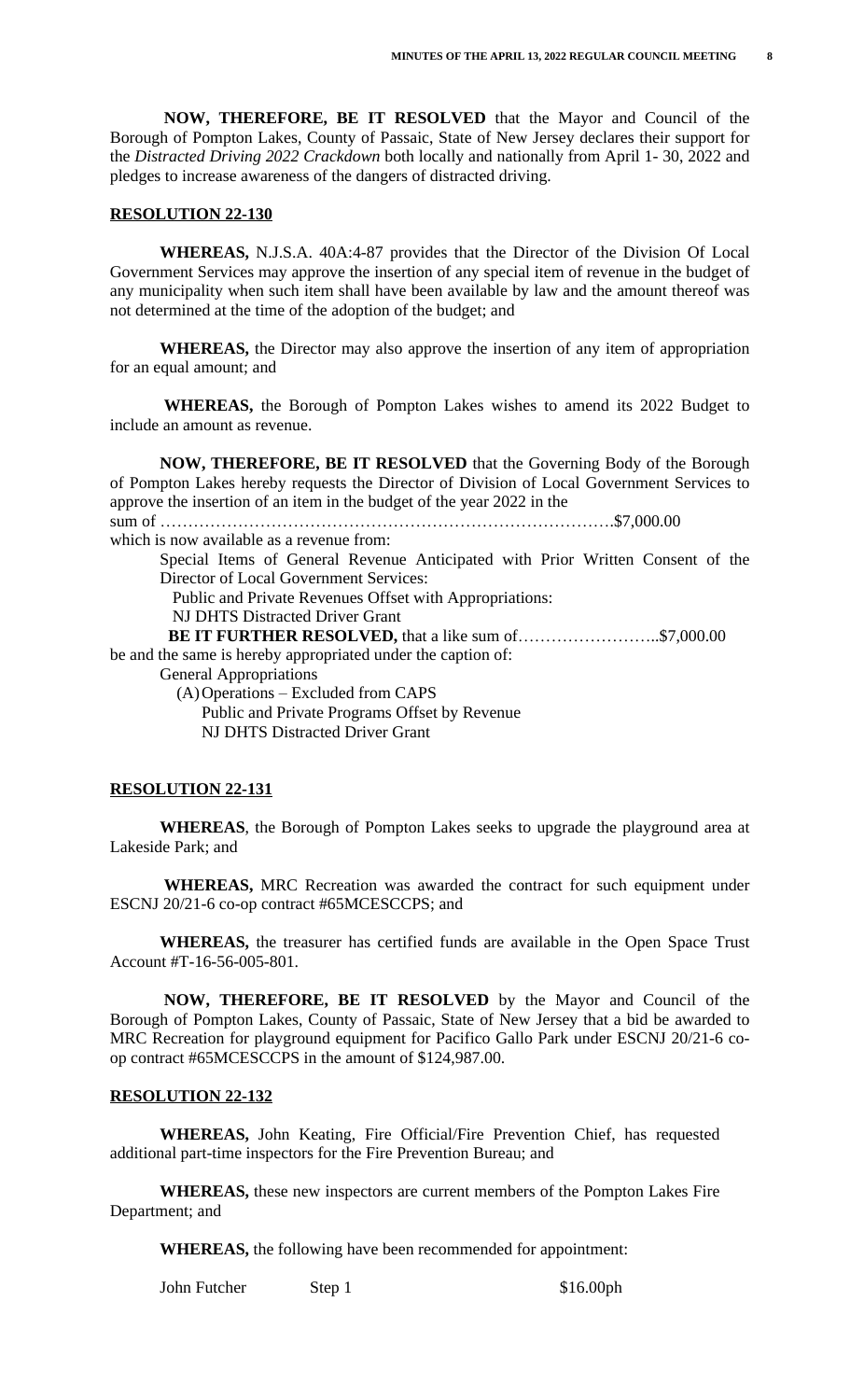James Titus, Jr. Step 1 \$16.00ph

**WHEREAS,** the Borough Administrator and Fire Chief concur with these recommendations and supports these appointments.

**NOW THEREFORE BE IT RESOLVED,** by the Mayor and Council of the Borough of Pompton Lakes, County of Passaic and State of New Jersey that the Fire Fighters listed above are hereby approved to the part-time position of Fire Inspector April 18, 2022.

#### **RESOLUTION 22-133**

**WHEREAS,** Brinda Kostro notified the Construction Official that she would be retiring from her position of T.A.C.O. effective May 1, 2022; and

**WHEREAS,** her formal letter dated February 1, 2022 is on file with the Borough.

**NOW, THEREFORE, BE IT RESOLVED** by the Mayor and Council of the Borough of Pompton Lakes, County of Passaic and State of New Jersey that it hereby accepts this letter of retirement and thanks Brinda for her service to the Borough and wishes her well in her future endeavors.

#### **RESOLUTION 22-134**

**WHEREAS,** Zachary P. Fagan was appointed as a part-time laborer on October 13, 2020; and

**WHEREAS,** based upon review, a request has been made by Daniel O'Rourke, Superintendent of Public Works to promote him to Laborer 1 at a starting salary of \$36,234.00.

**NOW, THEREFORE, BE IT RESOLVED,** by the Mayor and Council of the Borough of Pompton Lakes, County of Passaic, State of New Jersey, that Zachary P. Fagan be promoted to the full-time position of Laborer 1 at a starting salary of \$36,234.00.

#### **RESOLUTION 22-135**

**WHEREAS,** in an effort to provide residents the opportunity to conduct Borough business during summer hours, the Mayor and Council have approved an amended work schedule for Borough Hall staff; and

**WHEREAS,** the Borough Administrator has recommended Borough Hall be opened in accordance with the following schedule; and

| Monday    | $8:00 \text{ am} - 4:30 \text{ pm}$                               |
|-----------|-------------------------------------------------------------------|
| Tuesday   | $8:00 \text{ am} - 4:30 \text{ pm}$                               |
| Wednesday | $8:00 \text{ am} - 4:30 \text{pm}$                                |
| Thursday  | $8:00 \text{ am} - 4:30 \text{ pm}$                               |
| Friday    | $8:00 \text{ am} - 1:00 \text{ pm}$ (no lunch hour for employees) |

**WHEREAS,** the Borough Administrator has suggested this schedule commence on Monday, May 23, 2022 and run through Friday, September 2, 2022; and

**WHEREAS,** the proposed work schedule has been presented to the Pompton Lakes Borough Employees Association (PLBEA);

**NOW, THEREFORE, BE IT RESOLVED,** by the Mayor and Council of the Borough of Pompton Lakes the proposed amended work schedule shall commence on Monday, May 23, 2022 and run through Friday, September 2, 2022. The office hours for all administrative departments will be as follows:

| Monday    | $8:00 \text{ am} - 4:30 \text{ pm}$ |
|-----------|-------------------------------------|
| Tuesday   | $8:00 \text{ am} - 4:30 \text{ pm}$ |
| Wednesday | $8:00 \text{ am} - 4:30 \text{ pm}$ |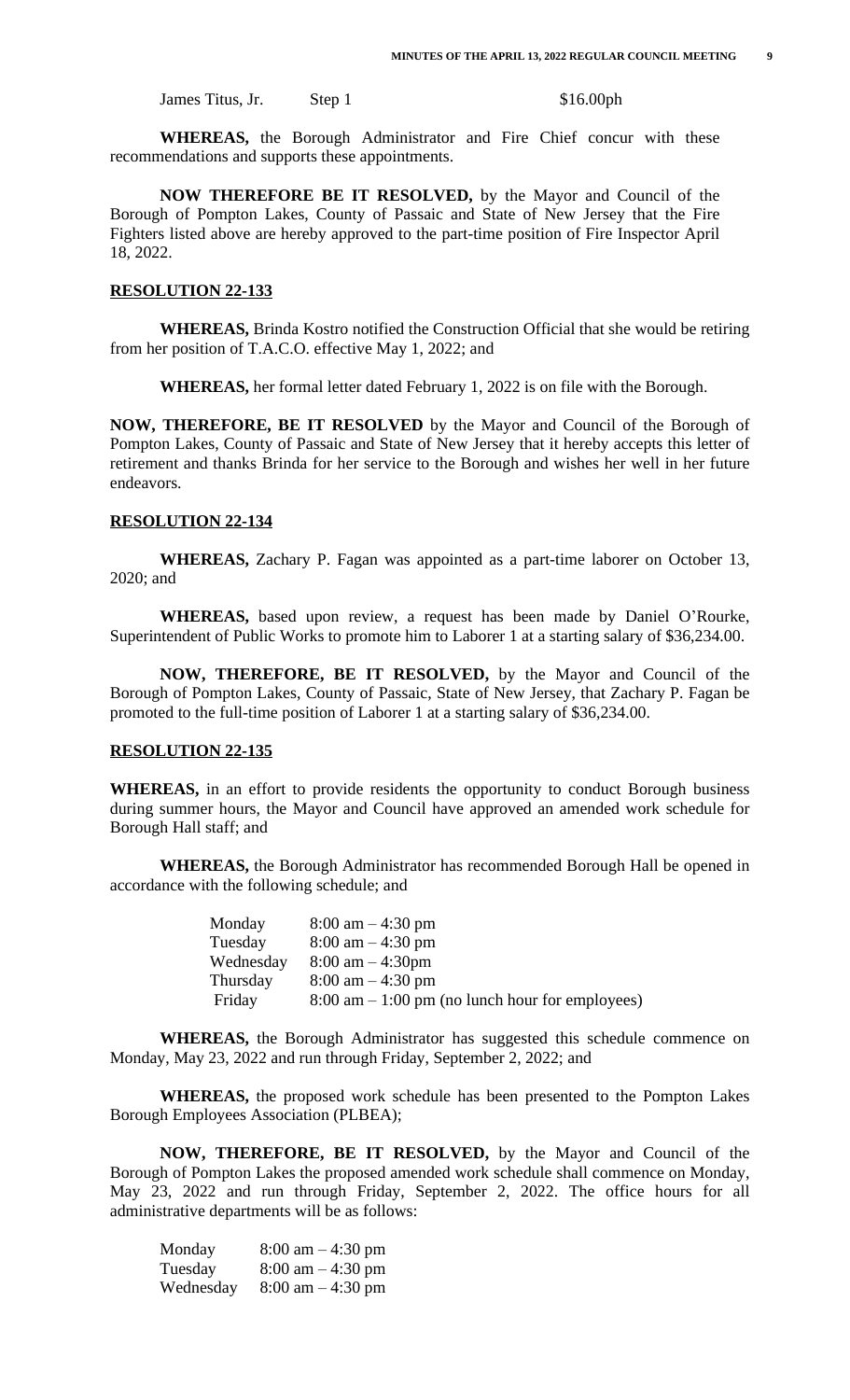| Thursday | $8:00 \text{ am} - 4:30 \text{ pm}$                               |
|----------|-------------------------------------------------------------------|
| Friday   | $8:00 \text{ am} - 1:00 \text{ pm}$ (no lunch hour for employees) |

#### **RESOLUTION 22-136**

**WHEREAS**, mental health is essential to everyone's overall health and well-being; and

**WHEREAS**, mental health conditions are real and prevalent in our nation; and

**WHEREAS**, mental illness increases the risk for many types of physical health problems, particularly long-lasting conditions; and

**WHEREAS**, more than one in four adults living with serious mental health illness also has a substance use problem; and

**WHEREAS**, stigma harms the one in five Americans affected by mental health conditions; and

**WHEREAS**, stigma is toxic to mental health as it creates an environment of shame, fear and silence that prevents many people from seeking help and treatment; and

**WHEREAS,** focus on the prevention of mental health conditions and substance use disorders among children and adolescents through screening and early intervention helps improve lives, and

**WHEREAS**, Pompton Lakes is dedicated to eradicating the stigma of mental illness by increasing awareness that these illnesses are common and treatable, and that recovery is possible; and;

**WHEREAS**, each business, school, government agency, healthcare provider, organization and citizen shares the burden of mental health problems and has a responsibility to promote mental wellness and support prevention efforts.

**NOW, THEREFORE, BE IT RESOLVED,** by the Mayor and Council of the Borough of Pompton Lakes, County of Passaic, State of New Jersey, do hereby proclaim May 2022 as Mental Health Awareness Month in Pompton Lakes to recognize the importance of mental health and mental health related issues. As the Mayor and Council Members, we call upon all community members to support residents suffering from mental illness and substance use disorders, raise awareness of mental health conditions through appropriate programs and activities and commit our municipality to innovative prevention, diagnosis, and treatment.

#### **RESOLUTION 22-137**

**WHEREAS,** the Borough has negotiated with both employee bargaining units contract language providing for an employee to opt out of receiving health benefits from the Borough when the employee is covered by a bona fide health plan from their spouse or other source, as provided by statute; and

**WHEREAS,** the Borough agrees to refund 25% of the premium of the N.J. Direct 15 plan or \$5,000.00, whichever is less, for which the employee is eligible to the opting out employee, payable in equal installments by pay period during the course of the plan year, as long as the employee is covered by such optional insurance; and

**WHEREAS,** an employee has provided the Borough Administrator with proof of such coverage and the documents have been found satisfactory by the Borough Administrator;

**NOW, THEREFORE, BE IT RESOLVED** by the Mayor and Council of the Borough of Pompton Lakes, County of Passaic and State of New Jersey that the following named employee shall not be provided health benefits, but shall receive a refund of premium payment as shown herein:

Zachary P. Fagan - \$4,999.92 annually.

#### **RESOLUTION 22-138**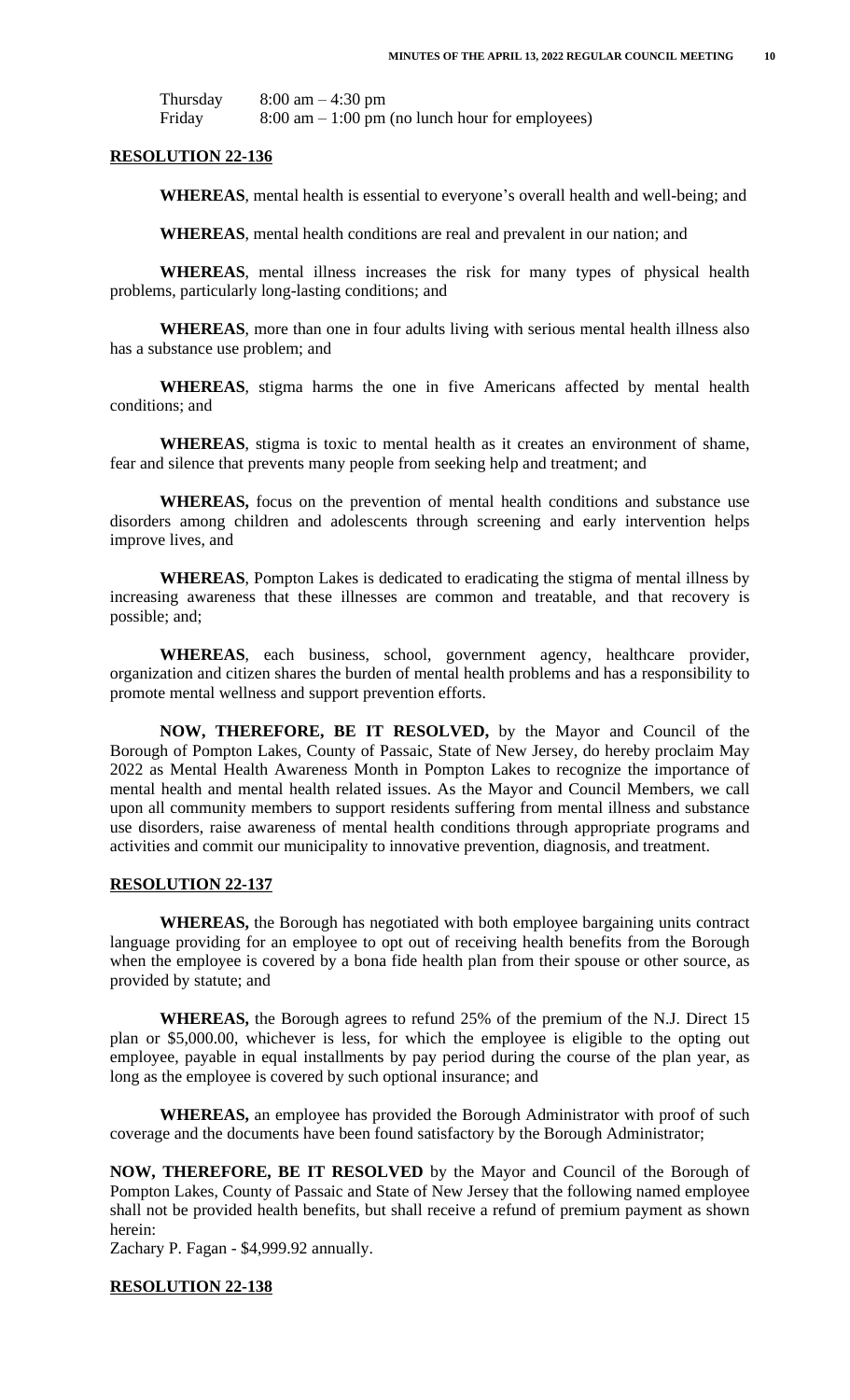**WHEREAS,** the Borough of Pompton Lakes/Riverdale First Aid Squad requested new pagers and radios within the 2022 Capital Budget; and

**WHEREAS,** ESS, Inc. was awarded a contract for such equipment under State Contract #83909; and

**WHEREAS,** the Treasurer has certified funds are available in the Capital Budget.

**NOW THEREFORE BE IT RESOLVED** by the Mayor and Clerk of the Borough of Pompton Lakes, County of Passaic, State of New Jersey that a bid be awarded to ESS, Inc. for radios and pagers for the First Aid Squad under State Contract #83909 in the amount of \$3,645.50.

#### **RESOLUTION 22-145**

**WHEREAS,** the Borough of Pompton Lakes has begun the clean-up of the former A-1 Auto Body; and

**WHEREAS,** in that process it was determined that additional environmental investigation was necessary; and

**WHEREAS,** the State Hazardous Discharge Site Remediation Fund (HDSRF) provides grants to municipalities and qualifying agencies for environmental investigation and remediation; and

**WHEREAS,** 100% of the remedial investigation costs will be covered by the HDSRF Grant with no cost share required; and

**WHEREAS,** the Borough of Pompton Lakes received notification that the New Jersey Department of Environmental Protection has reviewed the technical aspects of an application for a grant for the former A-1 Auto Body and has recommended Borough submission of the same; and

**WHEREAS,** this Resolution authorizes the Borough of Pompton Lakes to apply for and accept a grant of \$63,978.19 from the HDSRF for remedial investigation of the former A-1 Auto Body.

**NOW THEREFORE BE IT RESOLVED** by the Mayor and Council of the Borough of Pompton Lakes, County of Passaic, State of New Jersey that the Borough Administrator, a duly authorized representative of the Borough of Pompton Lakes, is hereby authorized to apply for and accept a Hazardous Discharge Site Remediation Grant for remedial investigation of the former A-1 Auto Body in an amount not to exceed \$63,978.19.

**BE IT FURTHER RESOLVED** that a comprehensive plan exists specifically for development or redevelopment of contaminated or potentially contaminated real property in the Borough of Pompton Lakes and an opportunity exists that the former A-1 Auto Body site will be developed or redeveloped within a three-year period from completion of the remediation.

**BE IT FURTHER RESOLVED** that a certified copy of this Resolution be forwarded to the New Jersey Economic Development Authority.

**BE IT FURTHER RESOLVED** that the Borough Administrator is authorized and directed to take all actions necessary to secure and administer the Grant as noted in the Resolution.

## **RESOLUTION 22-146**

**WHEREAS,** the Superintendent of Public Works recommended the purchase of a 47X Cab and Chassis as part of his 2022 Capital Budget request; and

**WHEREAS,** the Borough Council authorized the inclusion of funds for this vehicle in the 2022 Capital Budget.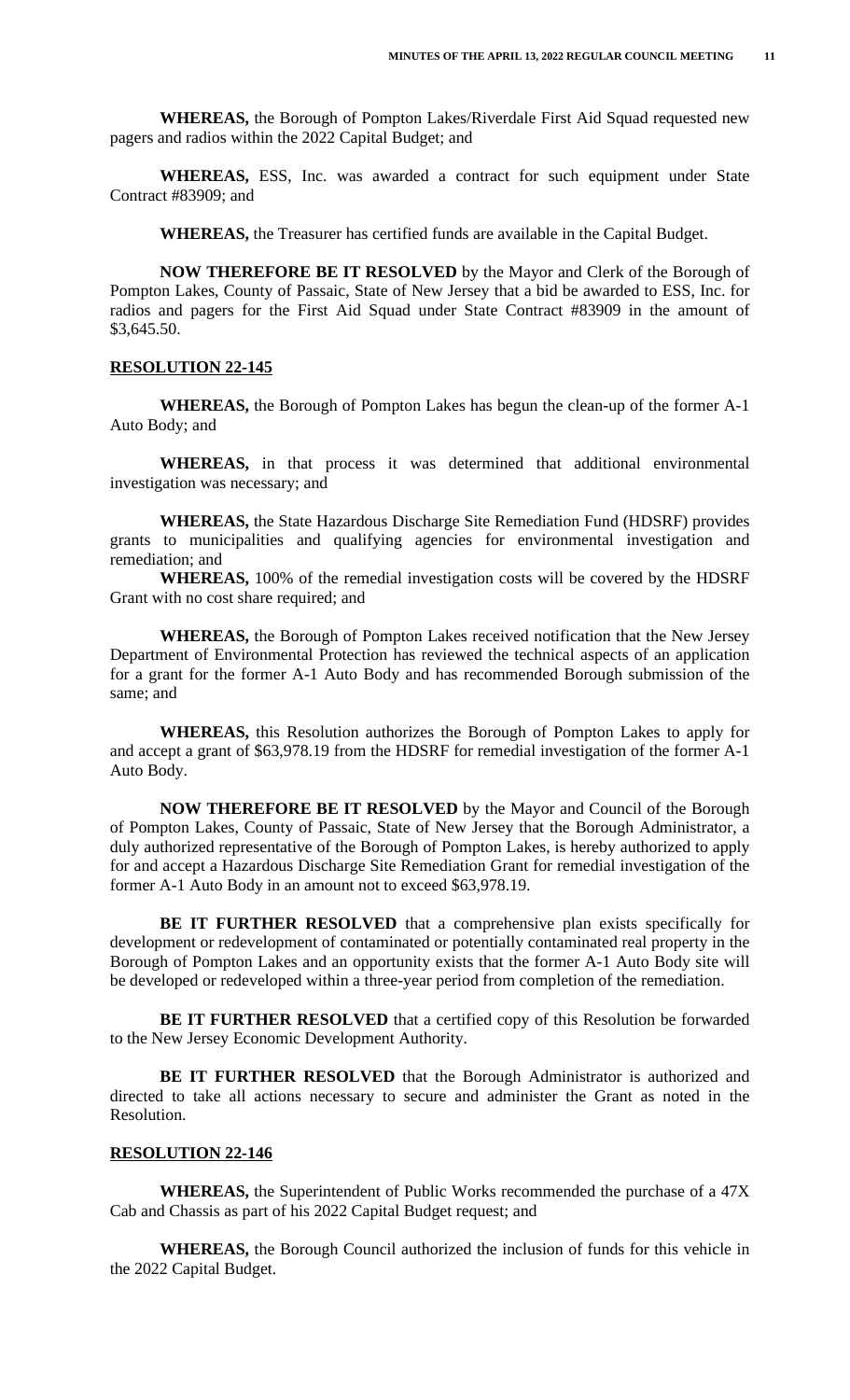**NOW, THEREFORE, BE IT RESOLVED,** by the Mayor and Council of the Borough of Pompton Lakes, County of Passaic, State of New Jersey, that a bid be awarded to Hudson County Motors for a Western Star 47X Cab and Chassis in the amount of \$150,478.38 under ESCNJ Co-Op Contract #20/21-55 Class 8 Trucks.

#### **SEPARATE ACTION RESOLUTIONS:**

#### **RESOLUTIOIN 22-144**

**WHEREAS,** there exists a need for the procurement of goods or services for the Borough of Pompton Lakes from Benjamin Delisle; and

**WHEREAS,** the Treasurer has certified that funds will be available in 2022 Temporary Budget for this purpose; and

**WHEREAS,** Pompton Lakes desires to enter into contract with Benjamin Delisle pursuant to the provisions of NJSA 19:44A-20.4 and/or NJSA 19:44A-20.5; and

**WHEREAS,** the Treasurer has certified that the value of the contract will exceed \$17,500.00; and

**WHEREAS,** the term of the contract will be from April 13, 2022 through December 31, 2022; and

**WHEREAS,** Benjamin Delisle has submitted a Business Entity Disclosure Certification in compliance with law.

**NOW THEREFORE BE IT RESOLVED,** by the Mayor and Council of the Borough of Pompton Lakes, County of Passaic and State of New Jersey as follows:

- 1. The Borough of Pompton Lakes is authorized to engage Redevelopment Consulting Services.
- 2. The Mayor and Borough Clerk are hereby authorized and directed to execute the Contract with Benjamin Consulting Services.

Said Benjamin Delisle shall be engaged pursuant to contract to be entered by and between Benjamin Delisle and the Borough for such periods of time as permitted by law and for such compensation as agreed.

This appointment is awarded without competitive bidding as a "Professional Service" under the provisions of the Local Public Contracts Law because these services are rendered by members of recognized professions.

A copy of this Resolution shall be published in the Suburban Trends by the Borough Clerk as required by law within ten (10) days of its passage and a true copy of same shall be available for inspection in the office of the Borough Clerk.

A copy of the Business Entity Disclosure Certification and the Certification of Value shall be filed with this Resolution.

This Resolution shall take effect immediately upon adoption according to law.

#### **Discussion**

Mr. Boyle offered some input and stated Mr. Benjamin Delisle would be hired as a Redevelopment Consultant. Mr. Boyle stated Mr. Delisle has a strong background and knowledge for Redevelopment and land use.

Mayor Serra emphasized the need to hire a Redevelopment Consultant and stated Redevelopment Agency members would appoint Mr. Delisle to fill the vacancy left by the former Chairperson, Michael Fabrizio. Mayor Serra stated the position has been vacant for some time and the law requires a Director for the Redevelopment Agency. Mr. Boyle stated the salary is based on an hourly wage of \$160.00 per hour.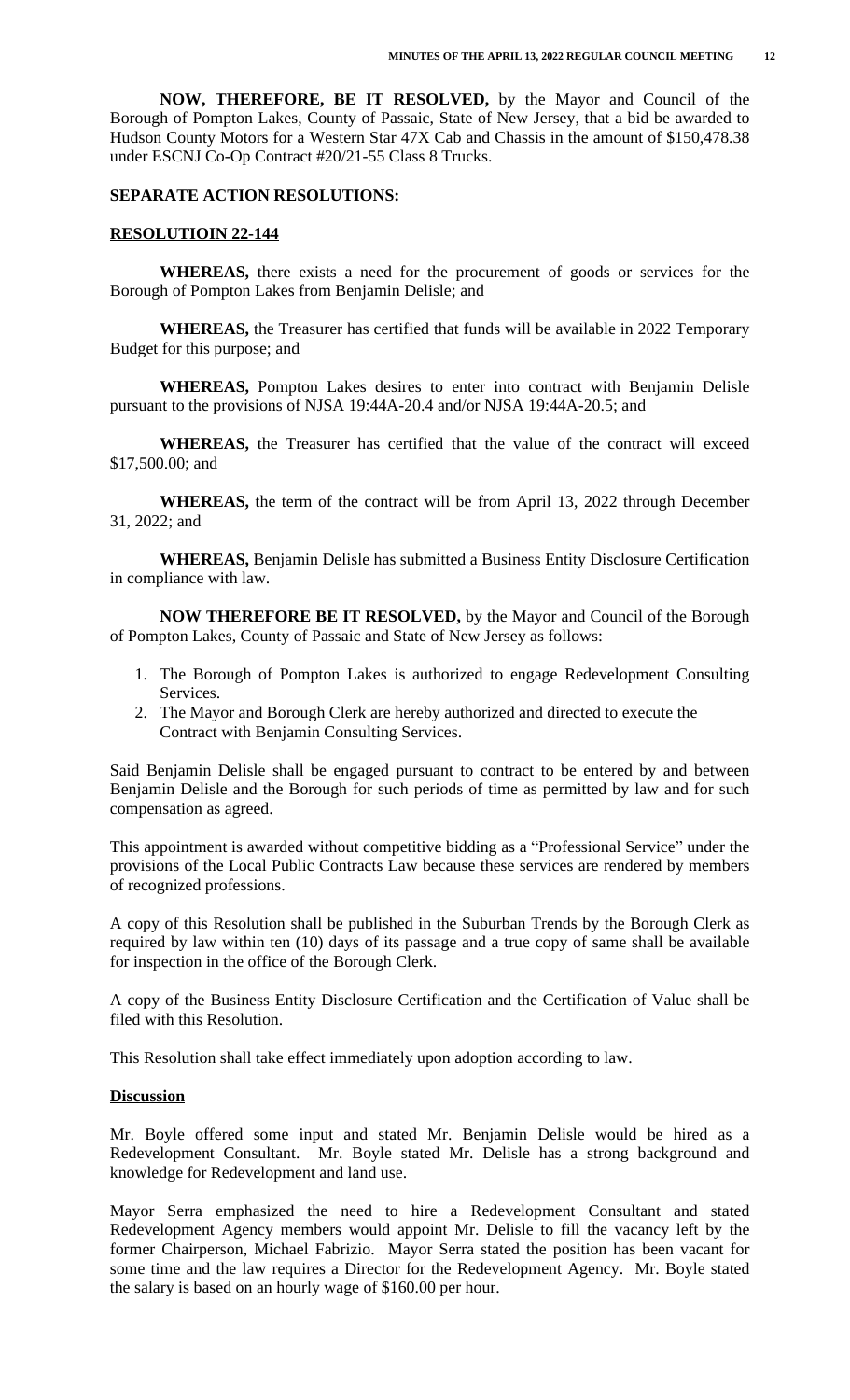Motion moved by Councilman Baig, second by Councilman DeLine to approve Resolution 22- 144.

## **Roll Call: Councilman Venin, Abstained Councilman Baig, Yes Councilman Cruz, Yes, Councilman DeLine, Yes. Councilwoman Kent, Yes, Councilwoman Polidori, Yes.**

- 1. Resolution 22-142 Resolution Determining The Form And Other Details Of \$7,110,000 General Bonds Of 2022 Of The Borough Of Pompton Lakes, In The County Of Passaic, New Jersey, And Providing For Their Sale, Be It Resolved By The Borough Council Of The Borough Of Pompton Lakes, In The County Of Passaic, New Jersey, As Follows:
- 2. Resolution 22-143 Resolution Providing For The Combination Of Certain Issues Of Bonds Of The Borough Of Pompton Lakes, In The County Of Passaic, New Jersey, Into A Single Issue Of General Bonds Aggregating \$7,110,000 In Principal Amount. Be It Resolved By The Borough Council Of The Borough Of Pompton Lakes, In The County Of Passaic, New Jersey As Follows:

#### **RESOLUTION 22-142**

Section 1. Terms of Bonds. The \$7,110,000 General Bonds of 2022 (the "Bonds") of the Borough of Pompton Lakes, in the County of Passaic, New Jersey (the "Borough"), referred to and described in the resolution adopted pursuant to the Local Bond Law of the State of New Jersey, by the Borough Council of the Borough on April 13, 2022, entitled "Resolution providing for the combination of certain issues of bonds of the Borough of Pompton Lakes, in the County of Passaic, New Jersey, into a single issue of General Bonds aggregating \$7,110,000 in principal amount" and authorized by certain bond ordinances of the Borough therein described, shall be dated the date of delivery thereof, shall bear interest payable semi-annually on June 1 and December 1 in each year, commencing December 1, 2022, expressed in a multiple of 1/8 or 1/20 of 1%, shall mature in the principal amount of \$300,000 on June 1 in each of the years 2023 to 2025, both inclusive, \$400,000 on June 1, 2026, \$430,000 on June 1, 2027, \$590,000 on June 1 in each of the years 2028 and 2029, and \$600,000 on June 1 in each of the years 2030 to 2036, both inclusive, and shall each bear a distinctive number to distinguish it from all other General Bonds of said issue.

Book-Entry-Only Bonds. The Bonds shall be issued by means of a book-entry system with no physical distribution of bond certificates made to the public. The Bonds shall be issued in registered form and bond certificates for each maturity will be issued to The Depository Trust Company, New York, New York ("DTC"), registered in the name of its nominee Cede  $\&$  Co., and immobilized in its custody. A book-entry system will be employed, evidencing ownership of the Bonds in principal amount of \$5,000 or any \$1,000 increment in excess thereof, with transfers of ownership affected on the records of DTC and its participants pursuant to rules and procedures adopted by DTC and its participants. The successful bidder, as a condition to the delivery of the Bonds, will be required to deposit the bond certificates with DTC, registered in the name of Cede & Co. So long as Cede & Co. is the registered owner of the Bonds, principal and redemption price, if any, of and interest on the Bonds will be payable by the Borough or its agent to DTC or its nominee as registered owner of the Bonds. The Bonds shall be executed in the name of the Borough by the manual or facsimile signatures of its Mayor and its Chief Financial Officer, under the seal of the Borough affixed, imprinted or otherwise reproduced thereon and attested by the manual signature of its Borough Clerk.

Redemption. (A) The Bonds maturing prior to June 1, 2030 are not subject to redemption prior to maturity at the option of the Borough. The Bonds maturing on or after June 1, 2030 are subject to redemption prior to maturity at the option of the Borough upon notice as described below in whole or in part, in any order of maturity and by lot within a maturity if less than all the Bonds of such maturity are to be redeemed, on any date on or after June 1, 2029, at a redemption price equal to 100% of the principal amount thereof, together with interest accrued, if any, to the date fixed for redemption.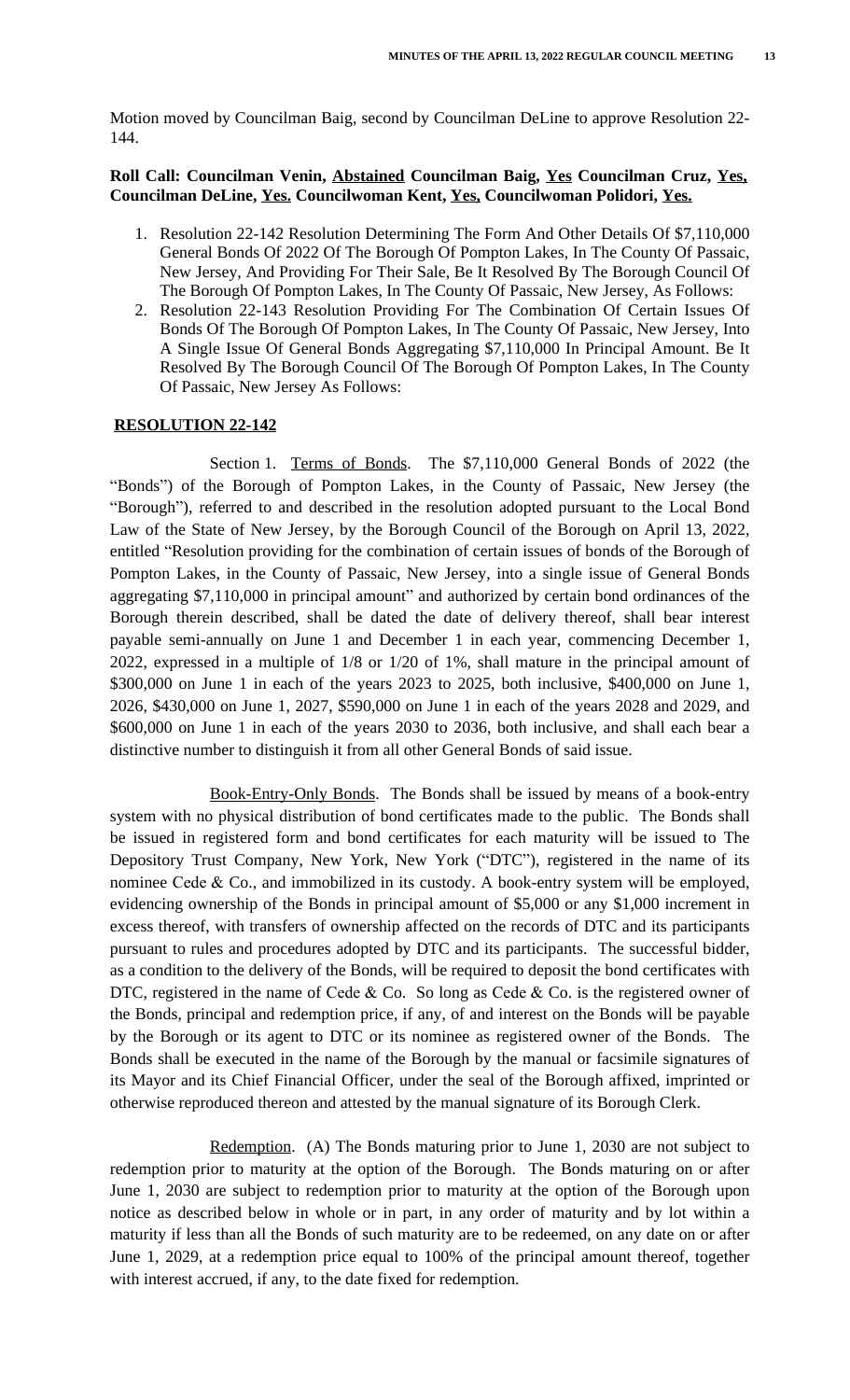(B) Notice of redemption shall be given by first-class mail, postage prepaid, to the registered owners of the Bonds or portions thereof to be redeemed, not less than thirty (30) days nor more than sixty (60) days prior to the redemption date, but such mailing shall not be a condition precedent to such redemption and failure so to mail any such notice shall not affect the validity of any proceedings for the redemption of Bonds. If notice of redemption shall have been given as aforesaid, the Bonds or portions thereof specified in said notice shall become due and payable at the redemption price on the redemption date therein designated and if, on the redemption date, moneys for payment of the redemption price of all the Bonds to be redeemed, together with interest to the redemption date, shall be available for such payment on said date, then from and after the redemption date interest on such Bonds shall cease to accrue and become payable. Less than all of a Bond in a denomination in excess of \$5,000 may be so redeemed, and in such case, upon the surrender of such Bond, there shall be issued to the registered owner thereof, without charge therefor, for the unredeemed balance of the principal amount of such Bond, Bonds of like designation, maturity and interest rate in any of the authorized denominations.

Form of Bonds. The Bonds shall be in substantially the following form with such changes and modifications as may be required, necessary, convenient or desirable for delivery thereof:

|                                    | UNITED STATES OF AMERICA<br><b>STATE OF NEW JERSEY</b><br><b>COUNTY OF PASSAIC</b><br><b>BOROUGH OF POMPTON LAKES</b><br><b>GENERAL BONDS OF 2022</b> |
|------------------------------------|-------------------------------------------------------------------------------------------------------------------------------------------------------|
| <b>Number:</b>                     | $R - G -$                                                                                                                                             |
| <b>Registered Owner:</b> Cede & Co |                                                                                                                                                       |
|                                    |                                                                                                                                                       |
| <b>Dated Date:</b>                 | June 2, 2022                                                                                                                                          |
| <b>Interest Rate:</b>              | $\%$                                                                                                                                                  |
| <b>Maturity Date:</b>              | June $1$ ,                                                                                                                                            |
| <b>CUSIP Number:</b>               | 732233                                                                                                                                                |

The **BOROUGH OF POMPTON LAKES** (the "Borough"), a municipal corporation of the State of New Jersey, situate in the County of Passaic, hereby acknowledges itself indebted and for value received promises to pay to the above-stated Registered Owner or registered assigns, the above-stated Principal Amount on the above-stated Maturity Date upon presentation and surrender of this bond, and to pay to the registered owner hereof interest on such sum, from the date of this bond until it matures at the above-stated Interest Rate per annum payable semi-annually on June 1 and December 1 in each year, commencing December 1, 2022. Principal of this bond will be paid in lawful money of the United States of America at the office of the Chief Financial Officer, Municipal Building, 25 Lenox Avenue, Pompton Lakes, New Jersey. Interest on this bond will be payable by check or draft mailed to the registered owner hereof whose name appears on the registration books of the Borough on May 15 and November 15 next preceding each interest payment date.

This bond is transferable only upon the books of the Borough kept for that purpose at the office of the Chief Financial Officer, Municipal Building, 25 Lenox Avenue, Pompton Lakes, New Jersey (the "Transfer Agent"), by the registered owner hereof in person or by his attorney duly authorized in writing, upon surrender hereof together with a written instrument of transfer satisfactory to the Transfer Agent duly executed by the registered owner or such duly authorized attorney, and thereupon the Borough shall issue in the name of the transferee a new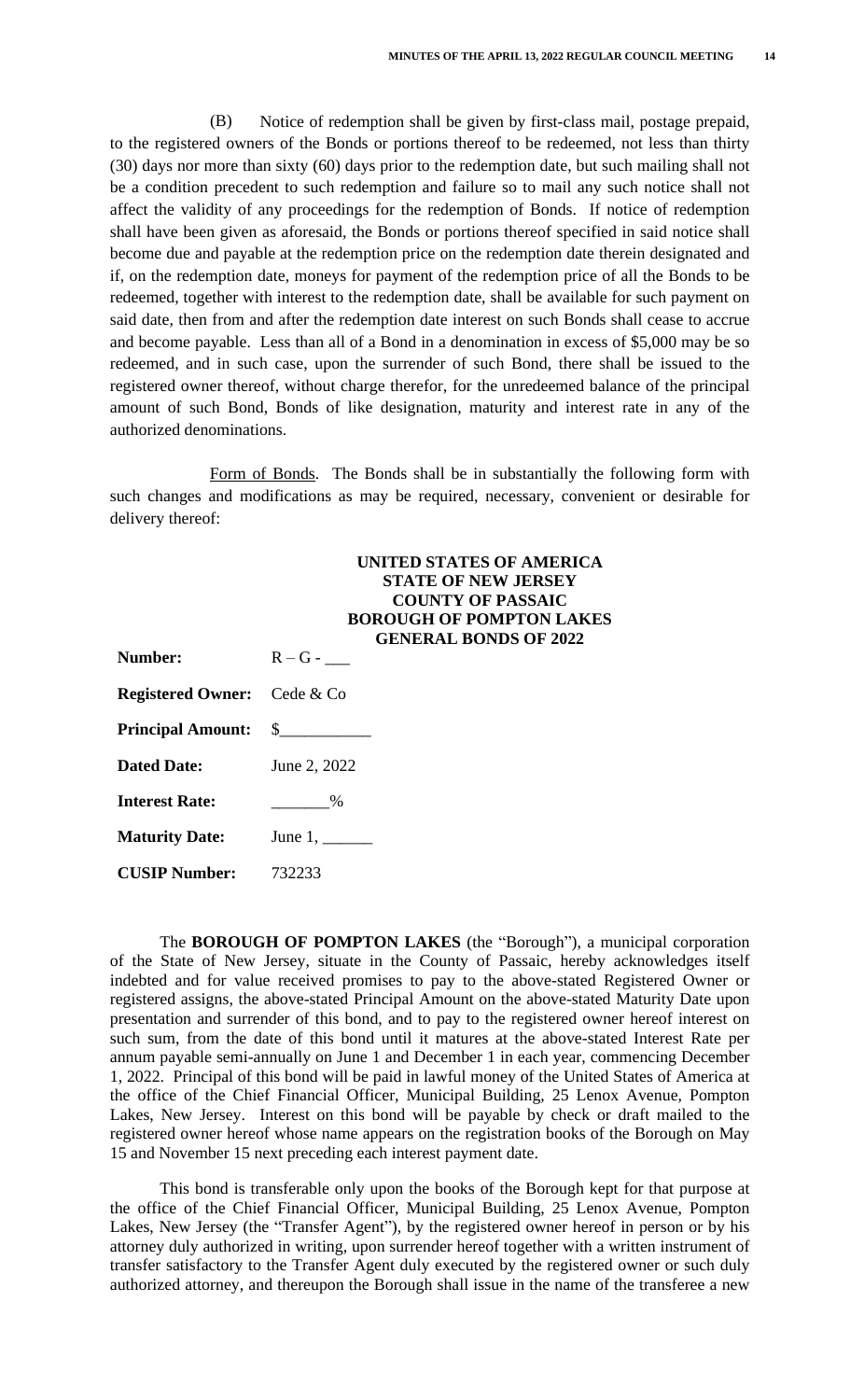bond or bonds of the same aggregate principal amount and series, designation, maturity and interest rate as the surrendered bond. The Borough, the Transfer Agent and any paying agent of the Borough may treat and consider the person in whose name this bond is registered as the holder and absolute owner hereof for the purpose of receiving payment of, or on account of, the principal and interest due hereon and for all other purposes whatsoever.

This bond is one of an authorized issue of bonds and is issued pursuant to the Local Bond Law of the State of New Jersey, and as provided by resolution of the Borough Council of the Borough, entitled: "Resolution providing for the combination of certain issues of bonds of the Borough of Pompton Lakes, in the County of Passaic, New Jersey, into a single issue of General Bonds aggregating \$7,110,000 in principal amount", adopted on April 13, 2022 and the bond ordinances referred to therein.

The Bonds maturing prior to June 1, 2030 are not subject to redemption prior to maturity at the option of the Borough. The Bonds maturing on or after June 1, 2030 are subject to redemption prior to maturity at the option of the Borough upon notice as described below in whole or in part, in any order of maturity and by lot within a maturity if less than all the Bonds of such maturity are to be redeemed, on any date on or after June 1, 2029, at a redemption price equal to 100% of the principal amount thereof, together with interest accrued, if any, to the date fixed for redemption.

Notice of redemption shall be given by first-class mail, postage prepaid, to the registered owners of the Bonds or portions thereof to be redeemed, not less than thirty (30) days nor more than sixty (60) days prior to the redemption date, but such mailing shall not be a condition precedent to such redemption and failure so to mail any such notice shall not affect the validity of any proceedings for the redemption of Bonds. If notice of redemption shall have been given as aforesaid, the Bonds or portions thereof specified in said notice shall become due and payable at the redemption price on the redemption date therein designated and if, on the redemption date, moneys for payment of the redemption price of all the Bonds to be redeemed, together with interest to the redemption date, shall be available for such payment on said date, then from and after the redemption date interest on such Bonds shall cease to accrue and become payable. Less than all of a Bond in a denomination in excess of \$5,000 may be so redeemed, and in such case, upon the surrender of such Bond, there shall be issued to the registered owner thereof, without charge therefor, for the unredeemed balance of the principal amount of such Bond, Bonds of like series, designation, maturity and interest rate in any of the authorized denominations.

The full faith and credit of the Borough are hereby irrevocably pledged for the punctual payment of the principal or redemption price, if any, and interest on this bond according to its terms.

It is hereby certified and recited that all conditions, acts and things required by the Constitution or statutes of the State of New Jersey to exist, to have happened or to have been performed precedent to or in the issuance of this bond exist, have happened and have been performed, and that the issue of bonds of which this is one does not exceed any limitation imposed thereon by said Constitution or statutes.

**IN WITNESS WHEREOF,** the **BOROUGH OF POMPTON LAKES** has caused this bond to be executed in its name by the manual or facsimile signatures of its Mayor and its Chief Financial Officer, and its corporate seal to be affixed, imprinted or reproduced hereon, and this bond and said seal to be attested by the manual signature of its Borough Clerk and this bond to be dated the above-stated Dated Date.

#### **BOROUGH OF POMPTON LAKES**

**(SEAL)**

**ATTEST:** Mayor

By

Borough Clerk Chief Financial Officer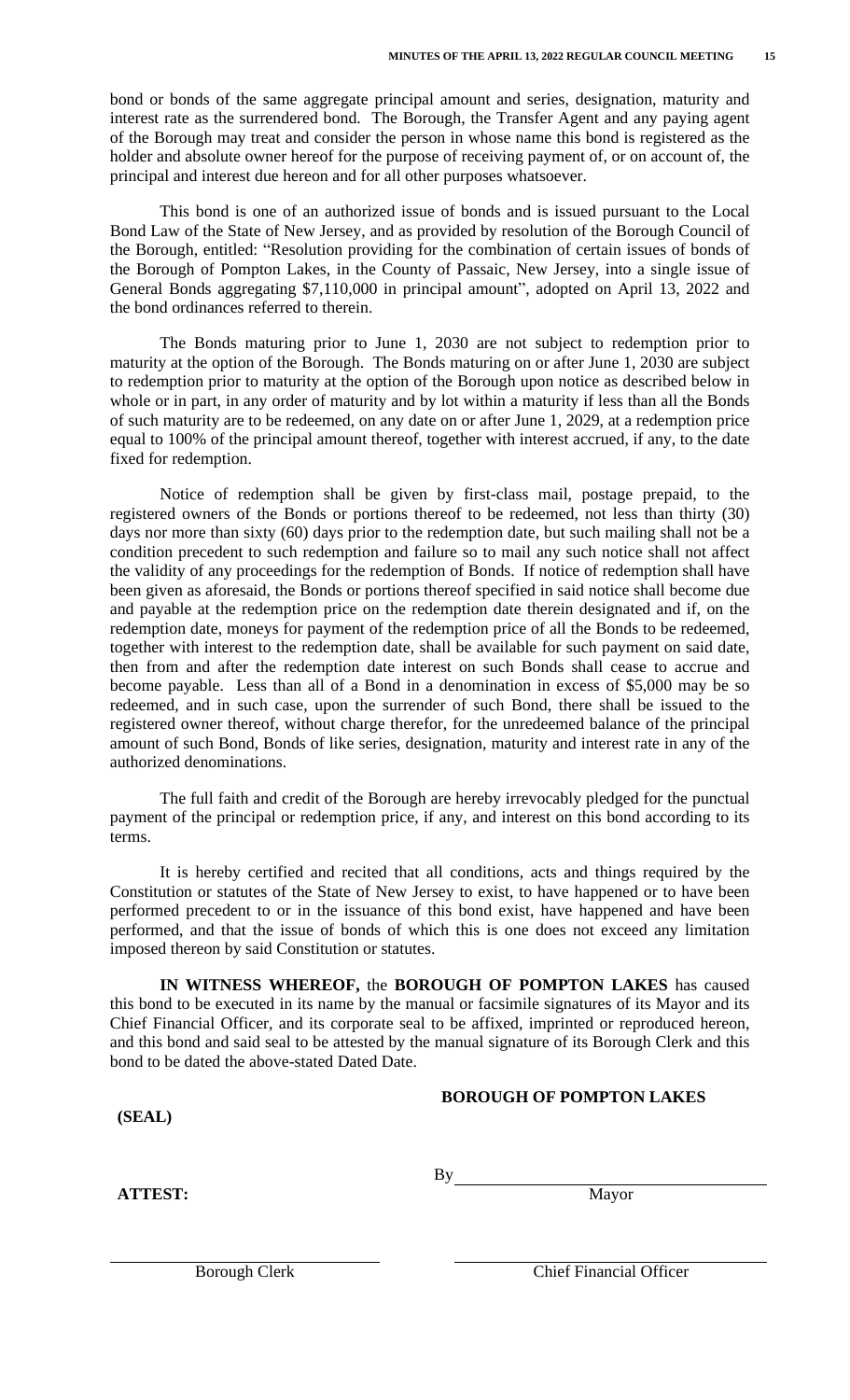The following abbreviations, when used in the inscription on the face of this Bond, shall be construed as though they were written out in full according to applicable laws or regulations (additional abbreviations may also be used though not in the following list):

| <b>TEN</b>     | $-$ as tenants in common         | <b>UNIF GIFT MIN ACT</b>          |         |
|----------------|----------------------------------|-----------------------------------|---------|
| <b>COM</b>     |                                  |                                   |         |
| <b>TEN ENT</b> | $-$ as tenants by the entireties | Custodian                         |         |
| <b>JT TEN</b>  | $-$ as joint tenants with right  | (Cust)                            | (Minor) |
|                | of survivorship and not as       | under Uniform Gifts to Minors Act |         |
|                | tenants in common                |                                   |         |

State

## **ASSIGNMENT**

**FOR VALUE RECEIVED** the undersigned hereby sells, assigns and transfers unto

## **PLEASE INSERT SOCIAL SECURITY OR OTHER IDENTIFYING NUMBER OF ASSIGNEE (FOR COMPUTER RECORD ONLY)**

Please Print or Typewrite Name and Address of Transferee)

the within Bond, and all rights thereunder, and hereby irrevocably constitutes and appoints \_\_\_\_\_\_\_\_\_\_\_\_\_\_\_\_\_\_\_\_\_\_\_\_\_\_ Attorney, to transfer the within Bond on the books kept for the registration thereof, with full power of substitution in the premises.

Dated:

**NOTICE:** The signature to this assignment must correspond with the name as it appears upon the face of the within Bond in every particular, without alteration or enlargement or any change whatever.

Sale of Bonds and Publication of Notice. The Bonds shall be sold upon electric bids submitted on either Grant Street Group's MuniAuction website or the PARITY® Electronic Bid System of i-Deal LLC (as shall be determined by the Chief Financial Officer of the Borough after consultation with the Borough auditor and bond counsel) on May 19, 2022 until 11:00 o'clock A.M. (or such other date or time as shall be determined by the Chief Financial Officer of the Borough after consultation with the Borough auditor and bond counsel) and the Borough Clerk is hereby authorized and directed to (a) cause a notice of such sale to be published at least once, the first publication to be at least seven days prior to said sale in the "*Suburban Trends*", a newspaper published in the County of Passaic, and circulating in the municipality, and (b) cause a summary of the notice of sale to be published at least once, the first publication to be at least seven days prior to said sale in *"The Bond Buyer"*, a financial newspaper published and circulating in the City of New York, New York.

Forms of Notices. Said notice of sale and said summary of notice of sale shall be in substantially the following forms, respectively, with such changes and modifications as may be approved by the Chief Financial Officer of the Borough after consultation with the Borough auditor and bond counsel:

## **NOTICE OF SALE**

#### **THE BOROUGH OF POMPTON LAKES, IN THE COUNTY OF PASSAIC, NEW JERSEY**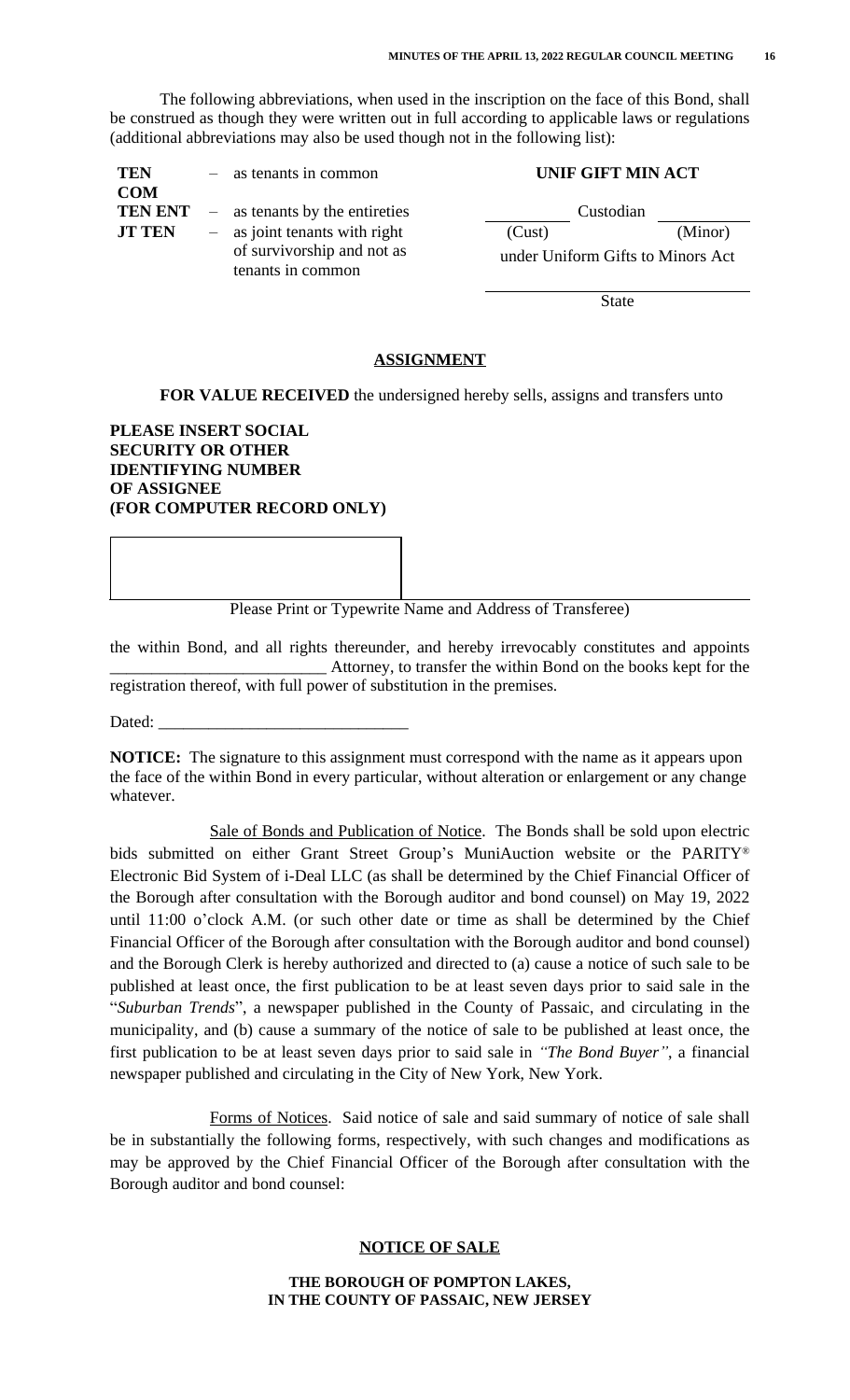#### **\$7,110,000 GENERAL BONDS OF 2022**

**ELECTRONIC BIDS** will be received by the Chief Financial Officer of the Borough of Pompton Lakes, in the County of Passaic, New Jersey (the "Borough"), via the PARITY® Electronic Bid System ("PARITY®") of i-Deal LLC ("i-Deal") on **Thursday, May 19, 2022**, until 11:00 a.m., eastern time, at which time they will be publicly announced, for the purchase of \$7,110,000 General Bonds of 2022 (the "Bonds") of the Borough due on June 1 as follows:

> \$300,000 in each of the years 2023 to 2025, both inclusive, \$400,000 in 2026, \$430,000 in 2027, \$590,000 in 2028 and 2029, and \$600,000 in each of the years 2030 to 2036, both inclusive.

Payment Dates. The Bonds will be dated the date of delivery thereof and will bear interest at the rate or rates per annum specified by the successful bidder therefor in accordance with this Notice of Sale payable on June 1 and December 1 in each year until maturity or earlier redemption, commencing December 1, 2022. The record dates for the payment of principal of and interest on the Bonds will be the May 15 and November 15 next preceding each such payment date.

Book-Entry Only. The Bonds will be issued in book-entry form only, initially in the name of Cede & Co., as nominee of The Depository Trust Company ("DTC"). Purchasers will not receive certificates representing their interests in the Bonds. Individual purchases will be in the principal amount of \$5,000 or integral multiples of \$1,000 in excess thereof. Payments of principal or redemption price, if any, and interest will be made by the Borough or its agent to DTC for subsequent disbursement to DTC participants to then be remitted to the beneficial owners of the Bonds.

Redemption. The Bonds maturing prior to June 1, 2030, are not subject to redemption prior to their stated maturities at the option of the Borough. The Bonds maturing on or after June 1, 2030, are subject to redemption prior to their stated maturities at the option of the Borough upon mailed notice, as described in the resolution of the Borough authorizing the Bonds, in whole or in part, in any order of maturity and by lot within a maturity if less than all the Bonds of such maturity are to be redeemed, on any date on or after June 1, 2029, at a redemption price equal to 100% of the principal amount thereof, together with interest accrued, if any, to the date fixed for redemption.

Bank Qualification. The Bonds will be designated as "qualified tax-exempt obligations" for purposes of Section 265(b)(3) of the Internal Revenue Code of 1986, as amended.

Interest Rate and Price Parameters. Each bid must specify in a multiple of one-eighth (1/8<sup>th</sup>) or one-twentieth (1/20th) of one percent (1%) the rate or rates of interest which the Bonds are to bear. Not more than one rate of interest may be specified for the Bonds of the same maturity. There is no limitation on the number of rates of interest that may be specified. The difference between the highest and the lowest rates of interest specified shall not exceed three percent (3%). No bid shall be considered that offers to pay an amount less than the principal amount of the Bonds offered for sale (i.e., \$7,110,000). Any bid premium must not exceed one percent (1%) of the principal amount of the Bonds offered for sale (i.e., \$71,100). The Borough may, and expects to, after the receipt of bids, adjust the maturity schedule of the Bonds, as set forth in more detail below.

Basis of Award. The Bonds will be awarded to the bidder on whose bid the total loan may be made at the lowest true interest cost. Such true interest cost shall be computed, as to each bid, by determining the interest rate, compounded semi-annually, necessary to discount the debt service payments to the date of the Bonds and to the price bid. If two (2) or more bidders offer the same lowest true interest cost, then the Bonds will be sold to one (1) of such bidders selected by lot from among all such bidders. The right is reserved to reject any and all bids and, to the extent permitted by law, to waive any irregularity or informality in any bid.

Good Faith Deposit. Each bidder is required to deposit a certified or cashier's or treasurer's check drawn upon a bank or trust company payable to the order of the Borough of Pompton Lakes, in the County of Passaic, New Jersey, for \$142,200 (the "Deposit Amount"). In lieu of the foregoing, a bidder may deliver the Deposit Amount via a wire transfer of immediately available funds to the Borough. Wiring instructions may be obtained by contacting the Borough's Administrator, Kevin Boyle at administrator@pomptonlakesgov.com or (973) 835-0143 (x239). Such check or wire transfer must be received by the Chief Financial Officer of the Borough at or before 11:00 a.m., eastern time, on the bid date at the Municipal Building, 25 Lenox Avenue, Pompton Lakes, New Jersey, 07442. No interest on the Deposit Amount will accrue to the successful bidder. The Deposit Amount will be applied in part payment for the Bonds or to secure the Borough from any loss resulting from the failure of the successful bidder to comply with the terms of its bid.

Award and Closing. Award of the Bonds to the successful bidder, or rejection of all bids, is expected to be made promptly after receipt of the bids, but a bidder may not withdraw its bid until after 2:00 p.m., eastern time, of the day of such bid-receipt and then only if such award has not been made prior to the withdrawal. The Bonds will be delivered and shall be paid for in immediately available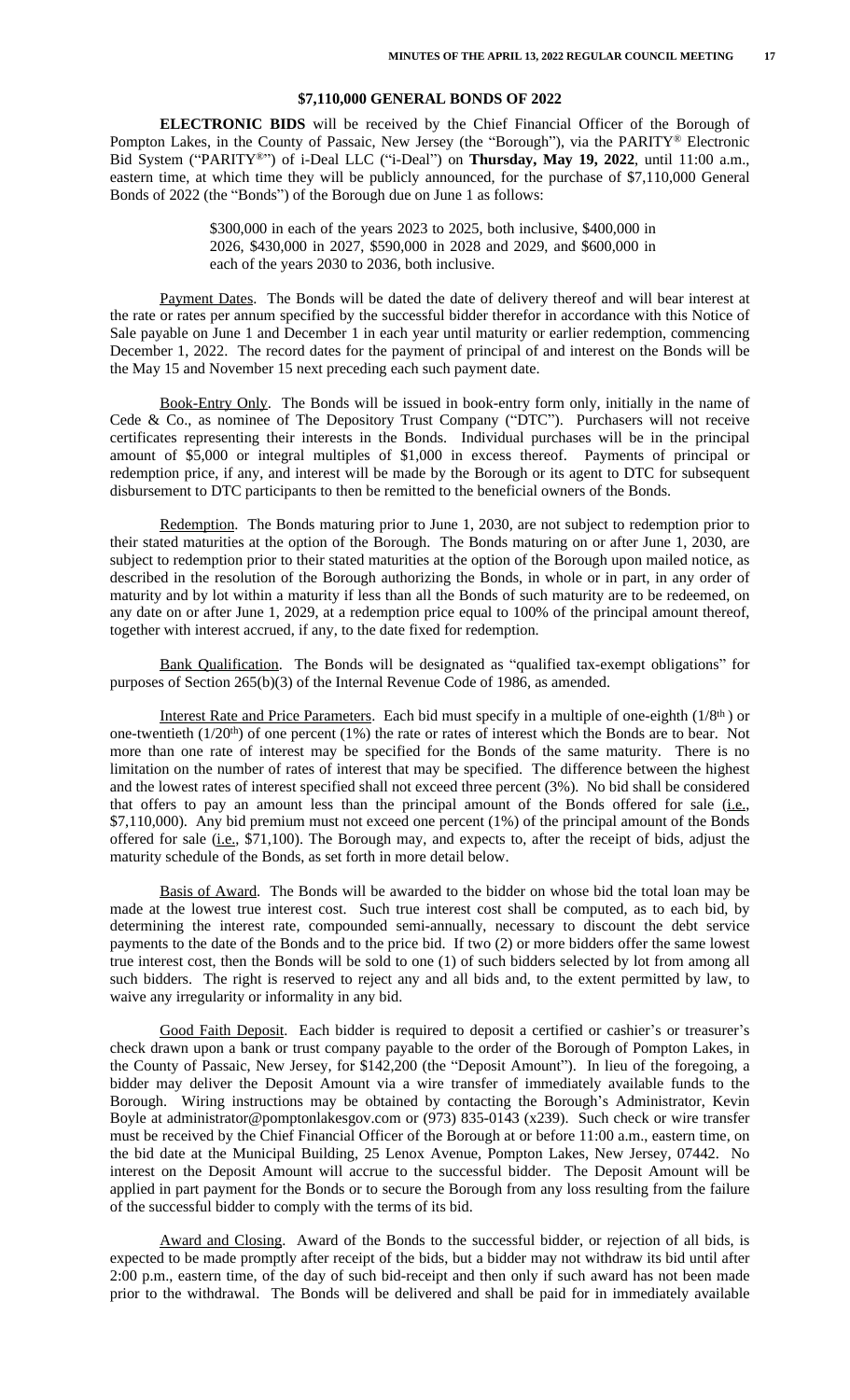funds on or about June 2, 2022, at such place in Newark, New Jersey, and on such business day and at such hour, as the undersigned shall fix on five (5) business days' notice to the successful bidder, or at such other place and time as may be agreed upon with the successful bidder.

PARITY®. Each bid must be submitted via PARITY®. No bidder will see any other bidder's bid, nor will any bidder see the status of its bid relative to other bids (e.g., whether its bid is a leading bid). To the extent any instructions or directions set forth on PARITY® conflict with this Notice of Sale, the terms of this Notice of Sale shall control. For further information about PARITY®, potential bidders may contact PARITY® at i-Deal at (212) 404-8102. The Borough may, but is not obligated to, acknowledge its acceptance in writing of any bid submitted electronically via PARITY®. Each bidder further agrees that: (1) if a bid submitted electronically via PARITY® is accepted by the Borough, the terms of this Notice of Sale and the information that is electronically transmitted via  $PARTY^{\otimes}$  shall form a contract and the successful bidder shall be bound by the terms of such contract, (2) PARITY® is not an agent of the Borough and the Borough shall have no liability whatsoever based on any bidder's use of PARITY®, including but not limited to any failure by PARITY® to correctly or timely transmit information provided by the Borough or information provided by the bidder, (3) the Borough may choose to discontinue use of electronic bidding via PARITY® by issuing a notification to such effect via TM3 News Services, or by other available means, no later than 3:00 p.m., eastern time, on the last business date prior to the bid date, (4) once the bids are communicated electronically via PARITY® to the Borough, each bid shall be deemed to be an irrevocable offer to purchase the Bonds on the terms provided in this Notice of Sale and (5) each bidder shall be solely responsible to make necessary arrangements to access PARITY® for purposes of submitting its bid in a timely manner and in compliance with the requirements of this Notice of Sale. Neither the Borough nor i-Deal shall have any duty or obligation to provide or assure such access to any bidder, and neither the Borough nor i-Deal shall be responsible for a bidder's failure to register to bid or for the proper operation of, or have any liability for any delays or interruptions of, or any damages caused by, PARITY®. The Borough is using PARITY® as a communication mechanism, and not as the Borough's agent, to conduct the electronic bidding for the Bonds. By using PARITY®, each bidder agrees to hold the Borough harmless for any harm or damages caused to such bidder in connection with its use of PARITY® for bidding on the Bonds.

Change in Federal Tax Law. The successful bidder may at its option refuse to accept the Bonds if prior to their delivery any income tax law of the United States of America shall provide that the interest thereon is taxable, or shall be taxable at a future date, for federal income tax purposes, and in such case the Deposit Amount paid by it will be returned and the successful bidder will be relieved of its contractual obligations arising from the acceptance of its bid.

Bond Insurance Option. If the Bonds qualify for issuance of any policy of municipal bond insurance or commitment therefor at the option of a bidder, any purchase of such insurance or commitment therefor shall be at the sole option and expense of the bidder and any increased costs of issuance of the Bonds resulting by reason of such insurance, unless otherwise paid, shall be paid by such bidder. Any failure of the Bonds to be so insured or of any such policy of insurance to be issued shall not in any way relieve the successful bidder of its contractual obligations arising from the acceptance of its bid for the purchase of the Bonds.

Establishment of Issue Price (10% Test or Hold-the-Offering-Price Rule May Apply if Competitive Sale Requirements are Not Satisfied – Bidder Option). The successful bidder shall assist the Borough in establishing the issue price of the Bonds and shall execute and deliver to the Borough at closing an "issue price" or similar certificate setting forth the reasonably expected initial offering price to the public or the sales price or prices of the Bonds, together with the supporting pricing wires or equivalent communications, with such modifications as may be appropriate or necessary, in the reasonable judgment of the successful bidder, the Borough and bond counsel to the Borough. The form of such certificate is available from bond counsel to the Borough.

The Borough intends that the provisions of Treasury Regulation Section  $1.148-1(f)(3)(i)$ (defining "competitive sale" for purposes of establishing the issue price of the Bonds) will apply to the initial sale of the Bonds (the "competitive sale requirements") because: (1) the Borough shall disseminate this Notice of Sale to potential underwriters in a manner that is reasonably designed to reach potential underwriters, (2) all bidders shall have an equal opportunity to bid, (3) the Borough may receive bids from at least three underwriters of municipal bonds who have established industry reputations for underwriting new issuances of municipal bonds and (4) the Borough anticipates awarding the sale of the Bonds to the bidder who submits a firm offer to purchase the Bonds at the highest price (or lowest interest cost), as set forth in this Notice of Sale.

Any bid submitted pursuant to this Notice of Sale shall be considered a firm offer for the purchase of the Bonds, as specified in the bid. Unless a bidder is purchasing the Bonds for its own account and not with a view to distribution or resale to the public, a bidder by submitting its bid represents that it is an underwriter of municipal bonds that has an established industry reputation for underwriting new issuances of municipal bonds.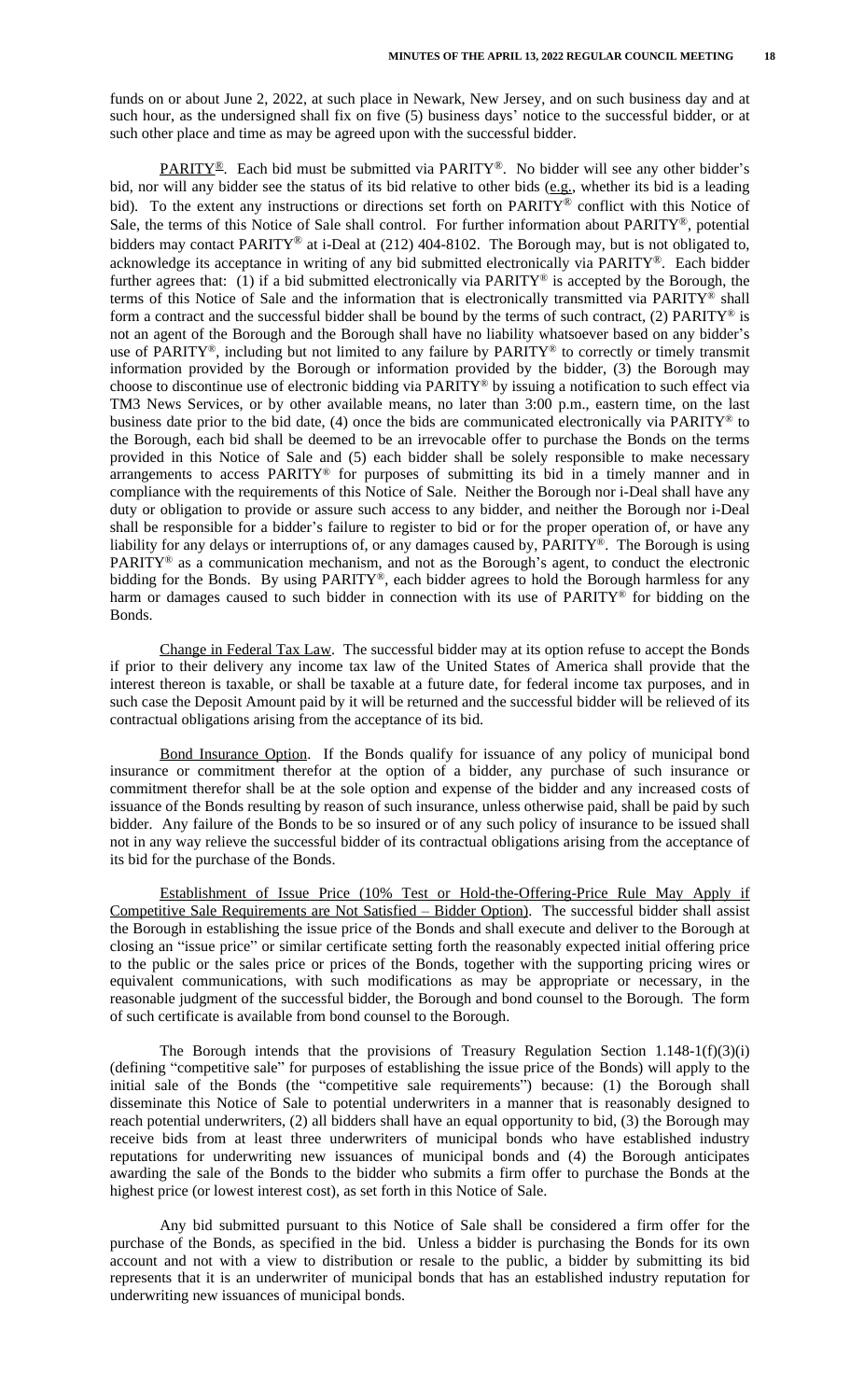In the event that the competitive sale requirements are not satisfied, the Borough shall so advise the successful bidder. In such event, unless the successful bidder is purchasing the Bonds for its own account and not with a view to distribution or resale to the public, the successful bidder shall elect to treat (i) the first price at which 10% of a maturity of the Bonds (the "10% test") is sold to the public as the issue price of that maturity and/or (ii) the initial offering price to the public as of the sale date of any maturity of the Bonds as the issue price of that maturity (the "hold-the-offering-price rule"), in each case applied on a maturity-by-maturity basis. The successful bidder shall advise the Borough if any maturity of the Bonds does not satisfy the 10% test as of the date and time of the award of the Bonds. The successful bidder shall promptly advise the Borough which of such maturities of the Bonds shall be subject to the 10% test or shall be subject to the hold-the-offering-price rule. Bids will not be subject to cancellation in the event that the competitive sale requirements are not satisfied. Bidders should prepare their bids on the assumption that some or all of the maturities of the Bonds will be subject to either the 10% test or the hold-the-offering-price rule in order to establish the issue price of the Bonds.

By submitting a bid, the successful bidder shall (i) confirm that the underwriters have offered or will offer the Bonds to the public on or before the date of award at the offering price or prices (the "initial offering price"), or at the corresponding yield or yields, set forth in the bid submitted by the successful bidder and (ii) agree, on behalf of the underwriters participating in the purchase of the Bonds, that the underwriters will neither offer nor sell unsold Bonds of any maturity to which the hold-theoffering-price rule shall apply to any person at a price that is higher than the initial offering price to the public during the period starting on the sale date and ending on the earlier of the following: (1) the close of the fifth (5th) business day after the sale date or (2) the date on which the underwriters have sold at least 10% of that maturity of the Bonds to the public at a price that is no higher than the initial offering price to the public. The winning bidder will advise the Borough promptly after the close of the fifth (5th) business day after the sale date whether it has sold 10% of that maturity of the Bonds to the public at a price that is no higher than the initial offering price to the public.

If the competitive sale requirements are not satisfied and the successful bidder has elected the 10% test to apply to any maturity of the Bonds, then until the 10% test has been satisfied as to each such maturity of the Bonds, the successful bidder agrees to promptly report to the Borough the prices at which the unsold Bonds of that maturity have been sold to the public. That reporting obligation shall continue, whether or not the closing date has occurred, until either (i) all Bonds of that maturity have been sold or (ii) the 10% test has been satisfied as to the Bonds of that maturity, provided that, the successful bidder's reporting obligation after the closing date may be at reasonable periodic intervals or otherwise upon request of the Borough or bond counsel to the Borough.

The Borough acknowledges that, in making the representations set forth above, the successful bidder will rely on (i) the agreement of each underwriter to comply with the requirements for establishing issue price of the Bonds, including, but not limited to, its agreement to comply with the hold-the-offering-price rule, if applicable to the Bonds, as set forth in an agreement among underwriters and the related pricing wires, (ii) in the event a selling group has been created in connection with the initial sale of the Bonds to the public, the agreement of each dealer who is a member of the selling group to comply with the requirements for establishing issue price of the Bonds, including, but not limited to, its agreement to comply with the hold-the-offering-price rule, if applicable to the Bonds, as set forth in a selling group agreement and the related pricing wires and (iii) in the event that an underwriter or dealer who is a member of the selling group is a party to a third-party distribution agreement that was employed in connection with the initial sale of the Bonds to the public, the agreement of each broker-dealer that is a party to such agreement to comply with the requirements for establishing issue price of the Bonds, including, but not limited to, its agreement to comply with the hold-the-offering-price rule, if applicable to the Bonds, as set forth in the third-party distribution agreement and the related pricing wires. The Borough further acknowledges that each underwriter shall be solely liable for its failure to comply with its agreement regarding the requirements for establishing issue price of the Bonds, including, but not limited to, its agreement to comply with the hold-theoffering-price rule, if applicable to the Bonds, and that no underwriter shall be liable for the failure of any other underwriter, or of any dealer who is a member of a selling group, or of any broker-dealer that is a party to a third-party distribution agreement to comply with its corresponding agreement to comply with the requirements for establishing issue price of the Bonds, including, but not limited to, its agreement to comply with the hold-the-offering-price rule, if applicable to the Bonds.

By submitting a bid, each bidder confirms that: (i) any agreement among underwriters, any selling group agreement and each third-party distribution agreement (to which the bidder is a party) relating to the initial sale of the Bonds to the public, together with the related pricing wires, contains or will contain language obligating each underwriter, each dealer who is a member of the selling group, and each broker-dealer that is a party to such third-party distribution agreement, as applicable: (A)(1) to report the prices at which it sells to the public the unsold Bonds of each maturity allocated to it, whether or not the closing date has occurred, until either all Bonds of that maturity allocated to it have been sold or it is notified by the successful bidder that the 10% test has been satisfied as to the Bonds of that maturity, provided that, the reporting obligation after the closing date may be at reasonable periodic intervals or otherwise upon request of the successful bidder and (2) to comply with the hold-the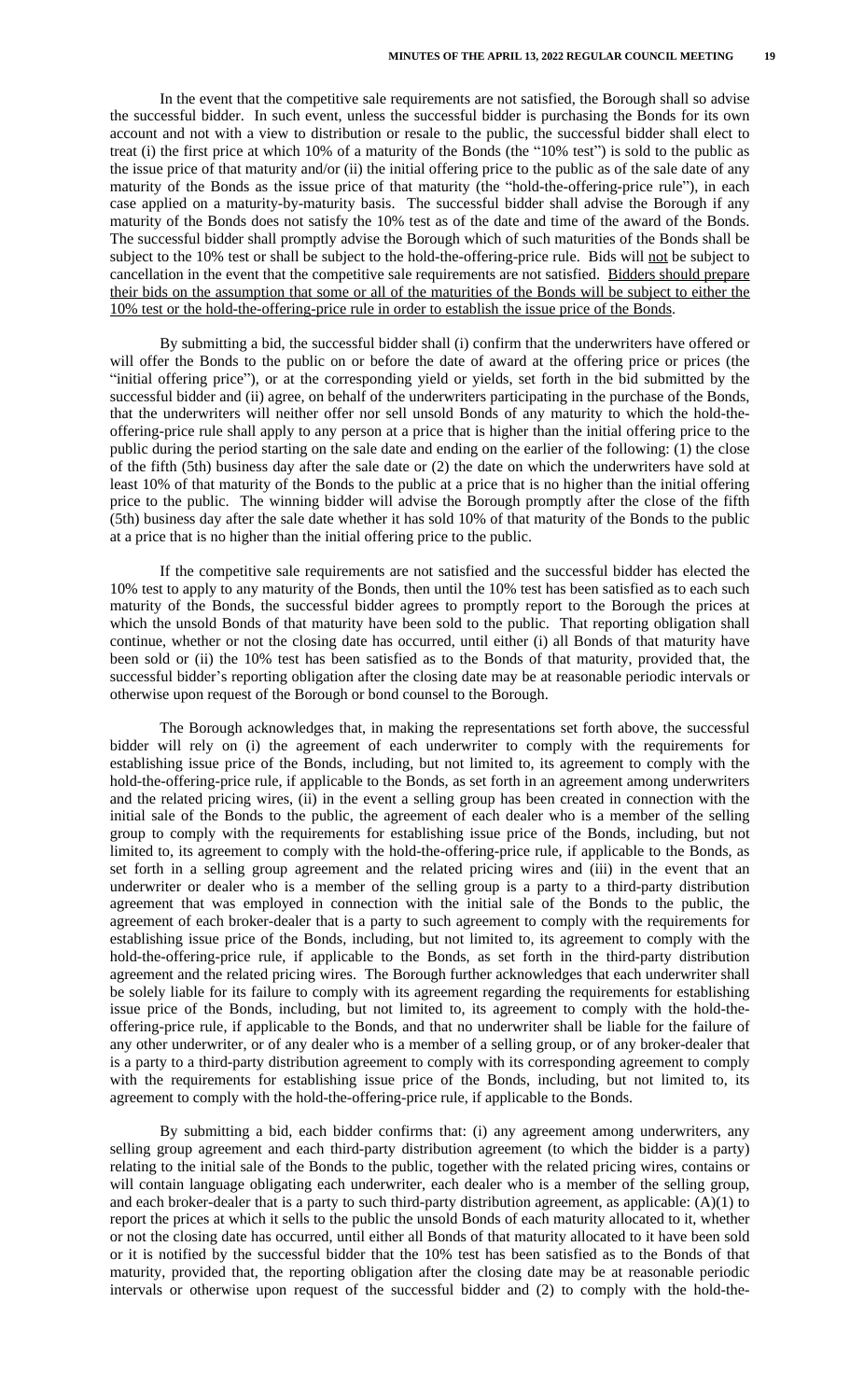offering-price rule, if applicable, if and for so long as directed by the successful bidder and as set forth in the related pricing wires, (B) to promptly notify the successful bidder of any sales of Bonds that, to its knowledge, are made to a purchaser who is a related party to an underwriter participating in the initial sale of the Bonds to the public (each such term being used as defined below) and (C) to acknowledge that, unless otherwise advised by the underwriter, dealer or broker-dealer, the successful bidder shall assume that each order submitted by the underwriter, dealer or broker-dealer is a sale to the public and (ii) any agreement among underwriters or selling group agreement relating to the initial sale of the Bonds to the public, together with the related pricing wires, contains or will contain language obligating each underwriter or dealer that is a party to a third-party distribution agreement to be employed in connection with the initial sale of the Bonds to the public to require each broker-dealer that is a party to such third-party distribution agreement to (A) report the prices at which it sells to the public the unsold Bonds of each maturity allotted to it, whether or not the closing date has occurred, until either all Bonds of that maturity allocated to it have been sold or it is notified by the successful bidder or such underwriter that the 10% test has been satisfied as to the Bonds of that maturity, provided that, the reporting obligation after the closing date may be at reasonable periodic intervals or otherwise upon request of the successful bidder or such underwriter and (B) comply with the hold-the-offering-price rule, if applicable, if and for so long as directed by the successful bidder or the underwriter and as set forth in the related pricing wires.

Sales of any Bonds to any person that is a related party to an underwriter participating in the initial sale of the Bonds to the public (each such term being used as defined below) shall not constitute sales to the public for purposes of this Notice of Sale. Further, for purposes of this Notice of Sale: (i) "public" means any person other than an underwriter or a related party, (ii) "underwriter" means (A) the successful bidder, (B) any person that agrees pursuant to a written contract with the successful bidder to form an underwriting syndicate to participate in the initial sale of the Bonds to the public and (C) any person that agrees pursuant to a written contract directly or indirectly with a person described in clause (B) to participate in the initial sale of the Bonds to the public (including a member of a selling group or a party to a third-party distribution agreement participating in the initial sale of the Bonds to the public), (iii) "related party" means any entity if an underwriter and such entity are subject, directly or indirectly, to (I) more than 50% common ownership of the voting power or the total value of their stock, if both entities are corporations (including direct ownership by one corporation of another), (II) more than 50% common ownership of their capital interests or profits interests, if both entities are partnerships (including direct ownership by one partnership of another) or (III) more than 50% common ownership of the value of the outstanding stock of the corporation or the capital interests or profit interests of the partnership, as applicable, if one entity is a corporation and the other entity is a partnership (including direct ownership of the applicable stock or interests by one entity of the other) and (iv) "sale date" means the date that the Bonds are awarded by the Borough to the successful bidder.

CUSIP Numbers. It is anticipated that CUSIP identification numbers will be printed on the Bonds, but neither the failure to print such number on any Bond nor any error with respect thereto shall constitute cause for the failure or refusal of the successful bidder to accept delivery of and pay for the Bonds. The CUSIP Service Bureau charge for the assignment of CUSIP numbers on the Bonds shall be the responsibility of and shall be paid for by the successful bidder.

Initial and Continuing Disclosure. A preliminary official statement (the "Preliminary Official Statement") relating to the Bonds is available at www.munihub.com and the Preliminary Official Statement is deemed final as of its date by the Borough for purposes and within the meaning of Rule 15c2-12 of the Securities and Exchange Commission. A final official statement (the "Official Statement") will be delivered to the successful bidder within seven (7) business days of the award of the Bonds. In order to assist bidders in complying with said Rule 15c2-12, the Borough will undertake to provide certain continuing disclosure as further described in the Preliminary Official Statement.

Legal Opinion and Closing Documents. The successful bidder will be furnished, without cost, with the approving opinion of the law firm of Hawkins Delafield  $& Wood LLP$ , bond counsel to the Borough, to the effect that the Bonds are valid and legally binding obligations of the Borough and, unless paid from other sources, are payable from ad valorem taxes levied upon all the taxable property therein without limitation as to rate or amount. The obligations under this Notice of Sale to deliver or accept the Bonds pursuant to this Notice of Sale shall be conditioned on the availability to the successful bidder and delivery at the time of delivery of the Bonds of the said approving opinion and of certificates in form and tenor satisfactory to said law firm evidencing the proper execution and delivery of the Bonds and receipt of payment therefor and including a statement, dated as of the date of such delivery, to the effect that, except as may be disclosed in the Official Statement, there is no litigation pending or (to the knowledge of the signer or signers thereof) threatened relating to the Bonds.

Postponement and Adjustments. The Borough reserves the right to postpone, from time to time, the date and time established for receipt of bids and the right to adjust the maturity schedule for the Bonds. Any such postponement or adjustment will be published on TM3 News Services, or by other available means, not less than twenty-four (24) hours prior to the sale. If any date fixed for the receipt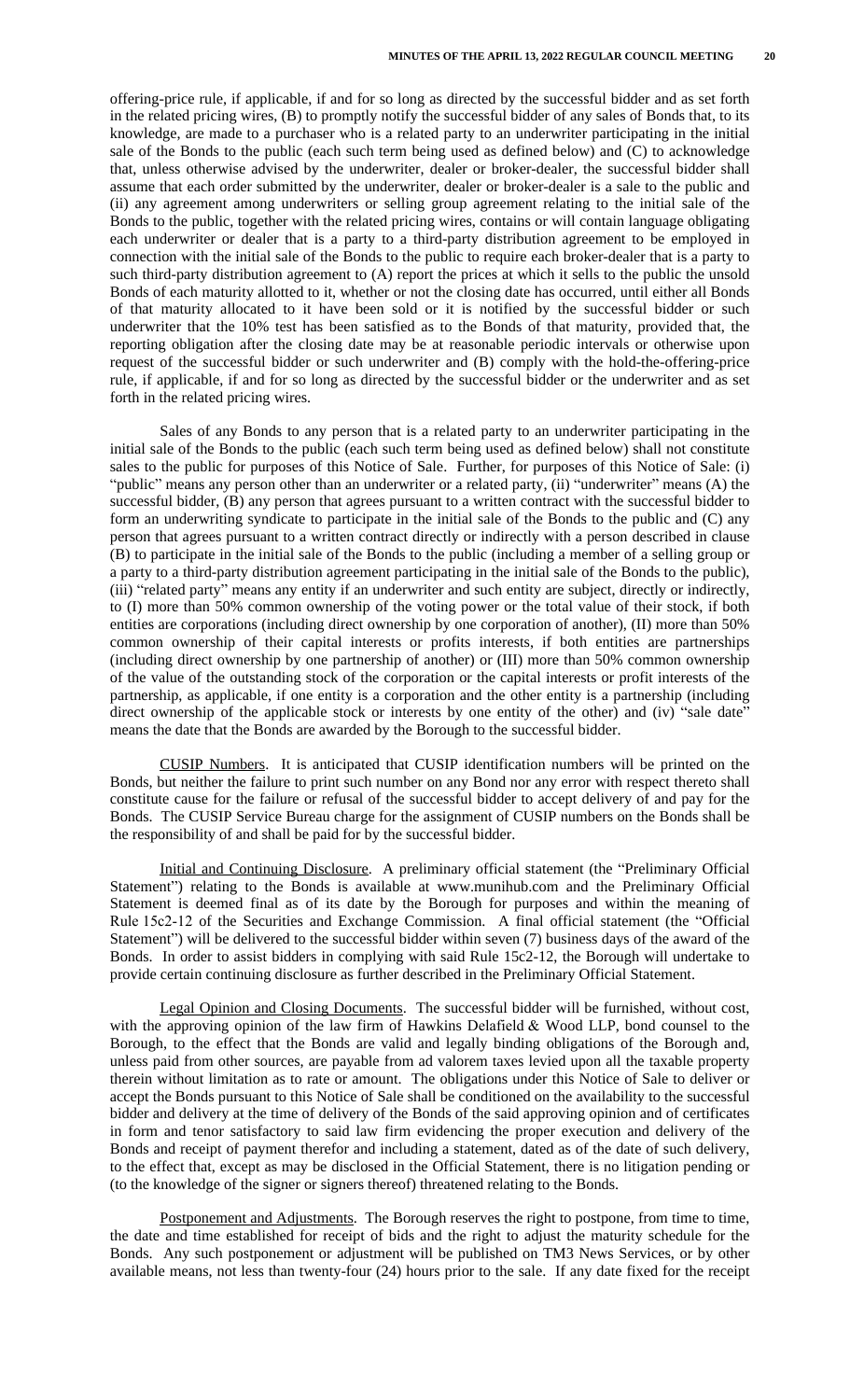of bids and the sale of the Bonds is postponed, an alternative sale date will be announced via TM3 News Services, or by other available means, at least forty-eight (48) hours prior to such alternative sale date.

Availability of Information. Additional information regarding the sale, may be obtained from Hawkins Delafield & Wood LLP, bond counsel to the Borough, One Gateway Center, Newark, New Jersey, 07102-5311 (Telephone: 973-642-8584). Dated: May 5, 2022

#### **SUMMARY OF NOTICE OF SALE**

#### **THE BOROUGH OF POMPTON LAKES, IN THE COUNTY OF PASSAIC, NEW JERSEY**

#### **\$7,110,000 GENERAL BONDS OF 2022**

**ELECTRONIC BIDS** for the above-described bonds (the "Bonds") will be received by the Chief Financial Officer of the Borough of Pompton Lakes, in the County of Passaic, New Jersey (the "Borough"), via the PARITY® Electronic Bid System of i-Deal LLC on **Thursday, May 19, 2022**, until 11:00 a.m., eastern time. As described in the full Notice of Sale, a good faith check or a wire transfer must be received by the Chief Financial Officer of the Borough prior to or simultaneously with the submission of a bid. The Bonds shall mature on June 1 as follows:

> \$300,000 in each of the years 2023 to 2025, both inclusive, \$400,000 in 2026, \$430,000 in 2027, \$590,000 in 2028 and 2029, and \$600,000 in each of the years 2030 to 2036, both inclusive.

The Bonds will be dated the date of delivery thereof and will bear interest payable on June 1 and December 1 in each year until maturity, commencing December 1, 2022, at the rate or rates per annum specified, in multiples of one-eighth  $(1/8<sup>th</sup>)$  or one-twentieth  $(1/20<sup>th</sup>)$  of one percent (1%), by the successful bidder in accordance with the full Notice of Sale. The Bonds will be issued in book-entry form only and **will** be designated as "qualified tax-exempt obligations" for purposes of Section 265(b)(3) of the Internal Revenue Code of 1986, as amended. The Bonds are subject to redemption in accordance with the full notice of sale.

Copies of the full Notice of Sale and the Preliminary Official Statement will be available at www.munihub.com and may also be obtained by contacting Hawkins Delafield & Wood LLP, bond counsel to the Borough, One Gateway Center, Newark, New Jersey, 07102-5311 (Telephone: 973-642- 8584).

Additional Matters Contained in Bonds. The Chief Financial Officer is hereby authorized and, if necessary or advisable in the opinion of Hawkins Delafield  $&$  Wood LLP, directed (a) to cause the applicable CUSIP numbers (if any) assigned for each of said bonds by the CUSIP Service Bureau of Standard & Poor's Corporation of New York, New York, to be printed on the Bonds, and (b) to cause, in the event that the Bonds shall qualify for issuance of any policy of municipal bond insurance, at the option of the purchaser thereof, such legend or reference (if any) of such insurance to be printed (at the expense of such purchaser) on the Bonds in such form as shall be satisfactory to Hawkins Delafield & Wood LLP.

Delivery of Related Documents. Upon the date of issue of the Bonds, being the date of delivery of the Bonds to the successful bidder and the payment of the purchase price thereof in accordance with the contract of sale, the Chief Financial Officer is hereby authorized and directed, as of the date of issue, to deliver to said bidder (a) an arbitrage and use of proceeds certificate with respect to the Bonds in such form as shall be satisfactory to Hawkins Delafield & Wood LLP under and for the purposes of Section 148 of the Internal Revenue Code of 1986, as amended to said date of issue (the "Code"), (b) an undertaking to provide continuing disclosure in order to assist said bidder in complying with Rule 15c2-12 of the Securities and Exchange Commission ("Rule 15c2-12") in a form satisfactory to Hawkins Delafield & Wood LLP and (c) such other documents as may be useful, necessary, convenient or desirable in connection with the issuance of the Bonds.

Delegation of Power to Award Bonds. The Borough Council of the Borough, as the governing body thereof, does by this resolution designate the Chief Financial Officer of the Borough, or such other Borough official as may be deemed appropriate (the "Chief Financial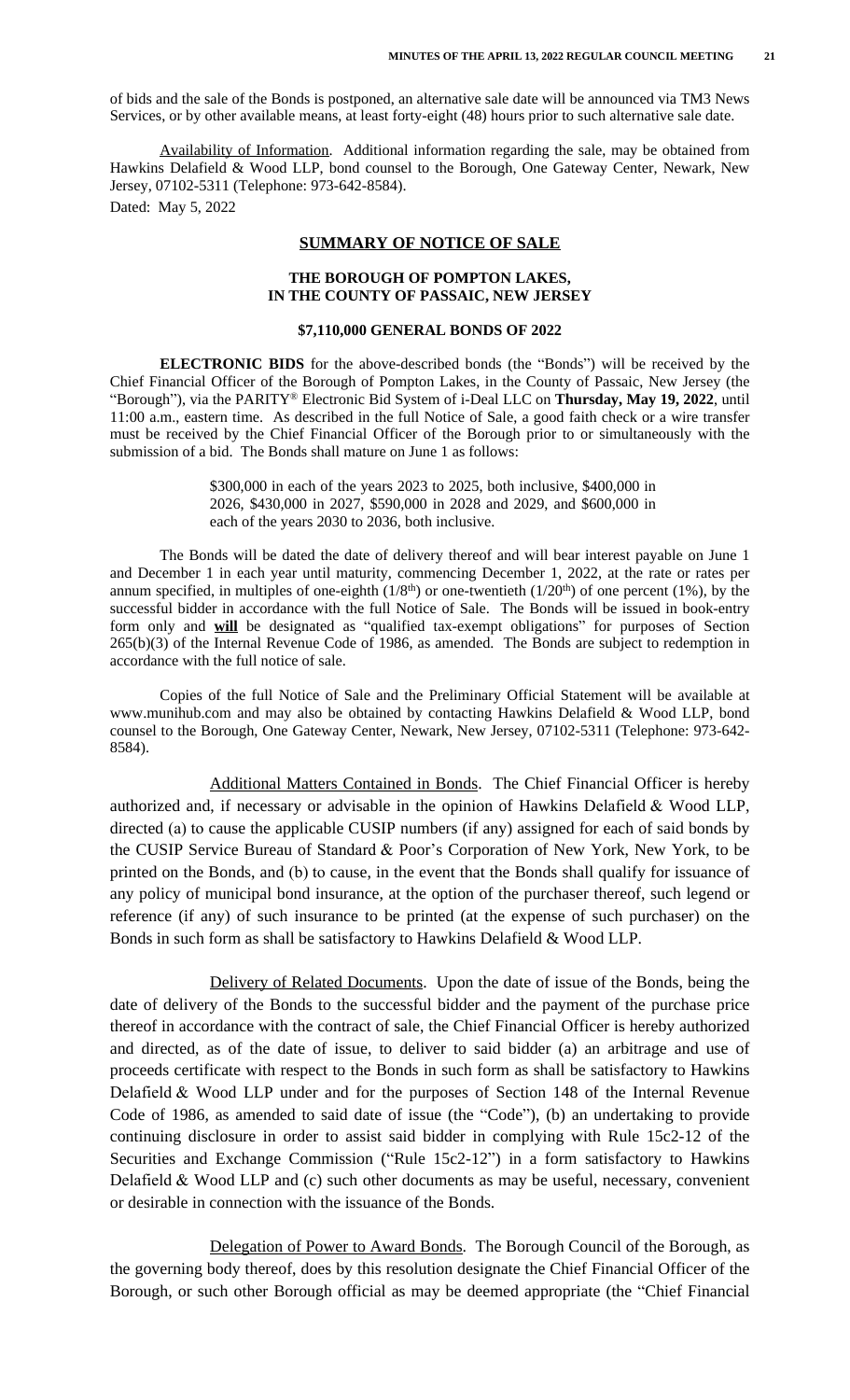Officer"), to sell and award the Bonds in accordance with the advertised terms of public sale. The Chief Financial Officer or other Borough official making such sale shall report in writing to this governing body at its next meeting thereafter as to the principal amount, interest rate and maturities of the Bonds sold, the price obtained and the name of the purchaser. The Chief Financial Officer or other Borough official is hereby further authorized and directed to do and accomplish all matters and things necessary or desirable to accomplish the sale of the Bonds including, after consultation with the Borough auditor and bond counsel, (a) adjusting the maturity schedule of the Bonds and (b) postponing and rescheduling from time to time the sale of the Bonds in accordance with the provisions set forth in the notice of sale and as provided by law.

Bank-Qualified Designation. The Bonds are hereby designated as "qualified tax-exempt obligations" pursuant to and for the purposes of Section 265(b)(3) of the Code, or to the extent the Bonds refund other obligations of the Borough, the Bonds are "qualified taxexempt obligations" pursuant to Section  $265(b)(3)(D)(iii)$  of the Code. ot more than \$10,000,000 of obligations, including the Bonds, of the Borough and all subordinate entities thereof are expected to be designated by the Borough for purposes of Section 265(b)(3) of the Code. As of the date hereof, the reasonably anticipated amount of tax-exempt obligations (other than private activity bonds, as referred to and defined in Section 141 of the Code and current refunding's of other obligations of the Borough), which will be issued by the Borough and all subordinate entities thereof during the 2022 calendar year does not exceed \$10,000,000.

Preliminary Official Statement. All action taken to date by the officials, employees and agents of the Borough with respect to the issuance of the Bonds, including the preparation of a Preliminary Official Statement with respect thereto be and the same hereby are approved, ratified, adopted and confirmed and the Chief Financial Officer of the Borough is hereby authorized to deliver said Preliminary Official Statement for its use in the sale, resale and distribution of the Bonds. The Chief Financial Officer of the Borough or such other Borough official as may be appropriate is hereby authorized and directed to deem said Preliminary Official Statement final as of its date for purposes and within the meaning of Rule 15c2-12.

Final Official Statement. The execution, delivery and dissemination of a final Official Statement in substantially the same form as said Preliminary Official Statement with such changes, insertions and omissions as may be approved by the Chief Financial Officer of the Borough with respect to the issuance of the Bonds by and on behalf of the Borough, is hereby authorized, and the Chief Financial Officer of the Borough or such other Borough official as may be deemed appropriate is hereby authorized and directed to execute the same in the name and on behalf of the Borough Council and is further authorized to deliver said final Official Statement in executed form for its use in the sale, resale and distribution of the Bonds. The execution of said final Official Statement by the Chief Financial Officer of the Borough or such other Borough official as may be deemed appropriate shall be conclusive evidence of any approval required hereby.

Actions to be Taken on Behalf of the Borough. The Borough Administrator, the Chief Financial Officer of the Borough and the Borough Clerk are hereby authorized to do all matters necessary, useful, convenient or desirable to accomplish the sale and delivery of the Bonds, including without limitation matters relating to the provision of electronic bids for the Bonds and the obtaining of a credit rating for the Bonds.

Prior Action. All action heretofore taken by Borough officials and professionals relating to the sale of the Bonds is hereby ratified, confirmed, adopted and approved.

Effective Date. This resolution shall take effect immediately.

The foregoing resolution was adopted by the following vote:

Mr. Boyle stated this Resolution authorizes the sale of notes in the amount of \$7,110.00.00.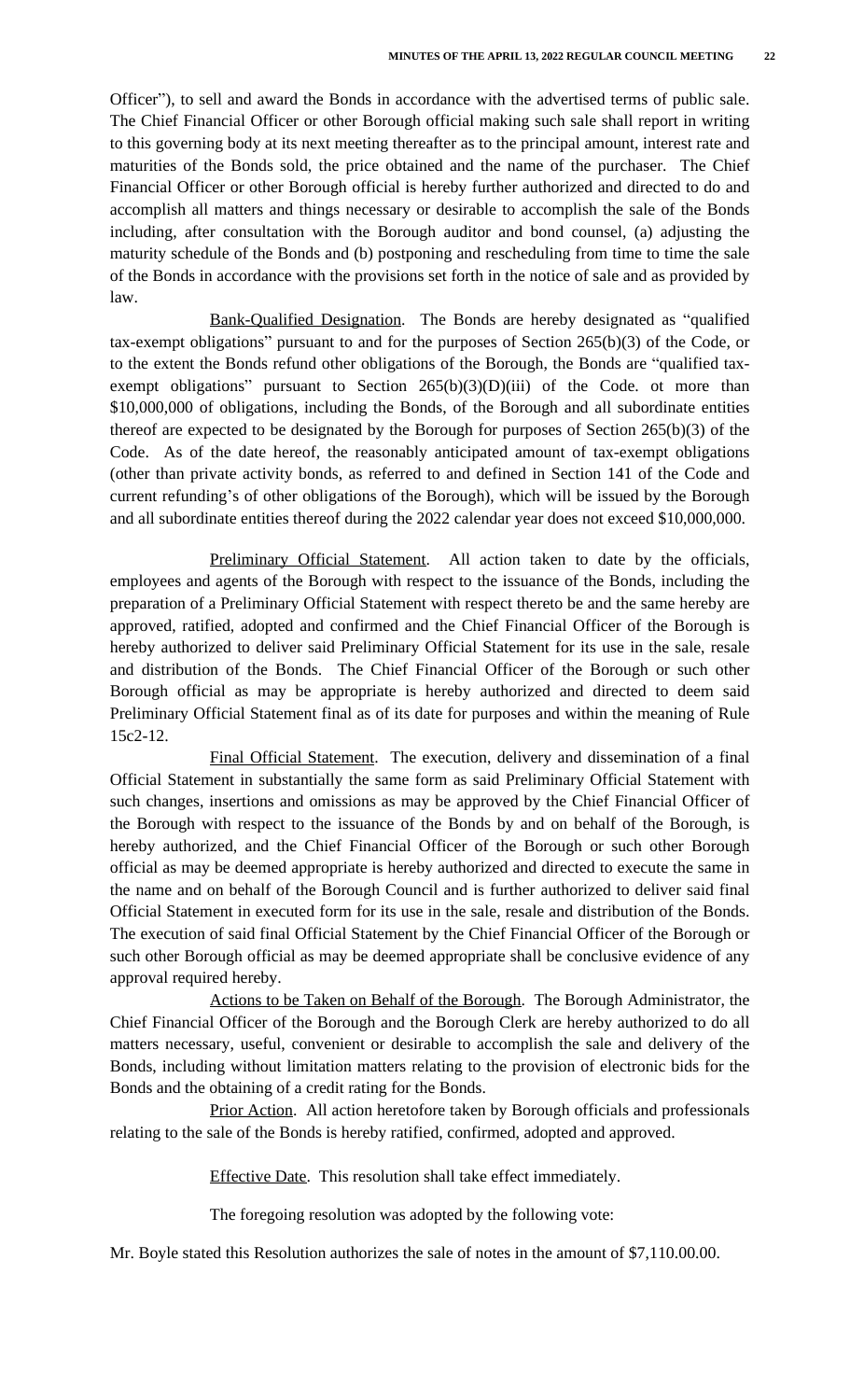Motion moved by Councilman Baig, second by Councilman DeLine to approve Resolution 22- 142.

#### **Discussion**

Mr. Boyle stated this Resolution simply authorizes the sale of notes in the amount of \$7,110,000.

## **Roll Call: Councilman Venin, Yes Councilman Baig, Yes Councilman Cruz, Yes, Councilman DeLine, Yes. Councilwoman Kent, Yes, Councilwoman Polidori, Yes.**

#### **RESOLUTION 22-143**

Section 1. Pursuant to the provisions of Section 40A:2-26 of the Local Bond Law of New Jersey, particularly paragraph (f) thereof and in lieu of the sale of more than one issue of bonds as provided for in said Local Bond Law, the several issues of bonds of this local unit described in Section 2 hereof, authorized pursuant to bond ordinances of the local unit heretofore adopted, shall be combined into a single and combined issue of bonds in the principal amount of \$7,110,000.

Section 2. The principal amount of the bonds of the several issues of bonds to be combined into a single issue as above provided, the bond ordinance authorizing each of said several issues described by reference to its title and date of adoption, and the period or average period of usefulness determined in each of said bond ordinances are respectively as follows:

| <b>Principal Amount of Bonds</b> | Title of Ordinance and Date of Adoption                                                                                                                                                                                                                                                                                                | Period or<br><b>Average Period</b><br>of Usefulness<br>(in Years) |
|----------------------------------|----------------------------------------------------------------------------------------------------------------------------------------------------------------------------------------------------------------------------------------------------------------------------------------------------------------------------------------|-------------------------------------------------------------------|
| \$570,000 bonds                  | "Bond ordinance appropriating \$795,000,<br>and authorizing the issuance of \$618,000<br>bonds or notes of the Borough, for various<br>improvements or purposes authorized to be<br>undertaken by the Borough of Pompton<br>Lakes, in the county of Passaic, New<br>Jersey", finally adopted on May 11, 2016<br>$(\text{\#}16-20)$     | 19.4                                                              |
| \$758,000 bonds                  | "Bond ordinance appropriating \$1,400,000,<br>and authorizing the issuance of \$879,000<br>bonds or notes of the Borough, for various<br>improvements or purposes authorized to be<br>undertaken by the Borough of Pompton<br>Lakes, in the County of Passaic, New<br>Jersey", finally adopted on April 26, 2017<br>$(\text{\#}17-09)$ | 11.2                                                              |
| \$1,023,000 bonds                | "Bond ordinance appropriating \$1,300,000,<br>and authorizing the issuance of \$1,023,000<br>bonds or notes of the Borough, for various<br>improvements or purposes authorized to be<br>undertaken by the Borough of Pompton<br>Lakes, in the County of Passaic, New<br>Jersey", finally adopted on May 23, 2018<br>$(\text{\#}18-11)$ | 21.9                                                              |
| \$1,137,000 bonds                | "Bond ordinance appropriating \$1,600,000,<br>and authorizing the issuance of \$1,137,000<br>bonds or notes of the Borough, for various                                                                                                                                                                                                |                                                                   |
|                                  | improvements or purposes authorized to be<br>undertaken by the Borough of Pompton                                                                                                                                                                                                                                                      | 13                                                                |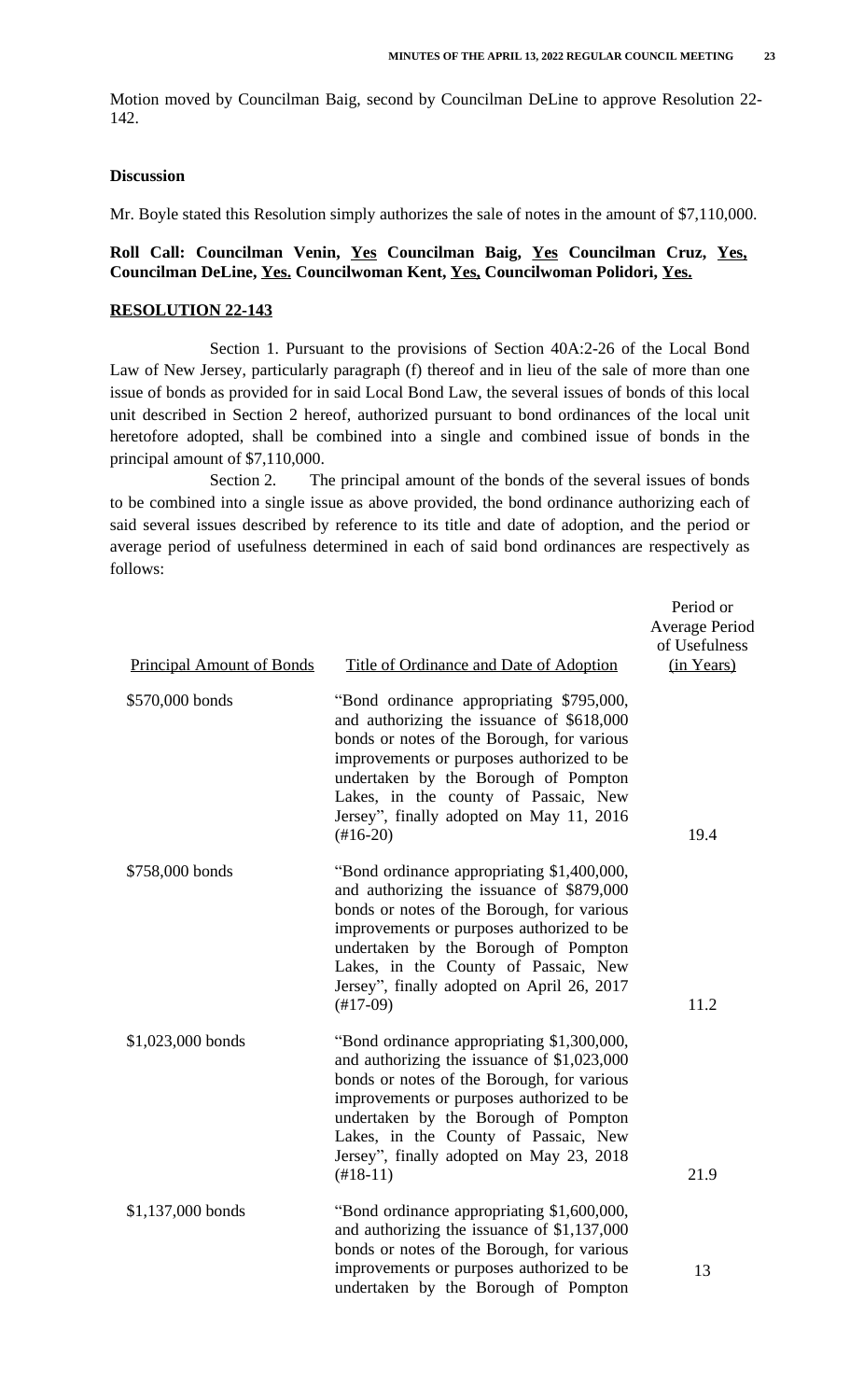Lakes, in the County of Passaic, New Jersey", finally adopted on March 27, 2019 (#19-12)

\$948,000 bonds "Bond ordinance appropriating \$1,540,000 and authorizing the issuance of \$948,500 bonds or notes of the Borough, for various improvements or purposes authorized to be undertaken by the Borough of Pompton Lakes, in the County of Passaic, New Jersey", finally adopted on May 27, 2020 (#20-14) 12.5

\$1,151,000 bonds "Bond ordinance appropriating \$1,655,000, and authorizing the issuance of \$1,151,000 bonds or notes of the Borough, for various improvements or purposes authorized to be undertaken by the Borough of Pompton Lakes, in the County of Passaic, New Jersey", finally adopted on March 24, 2021 (#21-17) 12.9

\$1,523,000 bonds "Bond ordinance providing for the acquisition of a new fire truck by the Borough of Pompton Lakes, in the County of Passaic, New Jersey, appropriating \$1,600,000 therefor and authorizing the issuance of \$1,523,000 bonds or notes of the Borough for financing such appropriation", finally adopted on October 23, 2021 (#21-25) 10

Section 3. The following matters are hereby determined with respect to said combined issue of bonds:

(a) The average period of usefulness, taking into consideration the respective amounts of obligations authorized to be issued pursuant to each of said bond ordinances, respectively, is fourteen (14) years.

(b) The bonds of said combined issue shall be designated "General Bonds of 2022" and shall mature within the said average period of usefulness hereinabove determined.

(c) The bonds of said combined issue shall be sold and issued in accordance with the provisions of said Local Bond Law applicable to the sale and issue of a single issue of bonds.

Section 4. The following additional matters are hereby determined, declared, recited and stated:

(a) None of the bonds of the several issues of bonds described in Section 2 hereof has been heretofore sold or issued and the several bond ordinances described in Section 2 hereof have not heretofore been rescinded and now remain in full force and effect as authorizations for the amount of bonds set forth opposite the title of the several bond ordinances described in said Section 2 hereof.

(b) No bonds are authorized by any of the bond ordinances described in Section 2 hereof, except bonds in the amount set opposite the title of said bond ordinances in Section 2 hereof.

(c) The several purposes for the financing of which the bonds described in Section 2 hereof have been authorized to be issued pursuant to the respective bond ordinances described in Section 2 hereof are purposes for which bonds of this local unit may lawfully be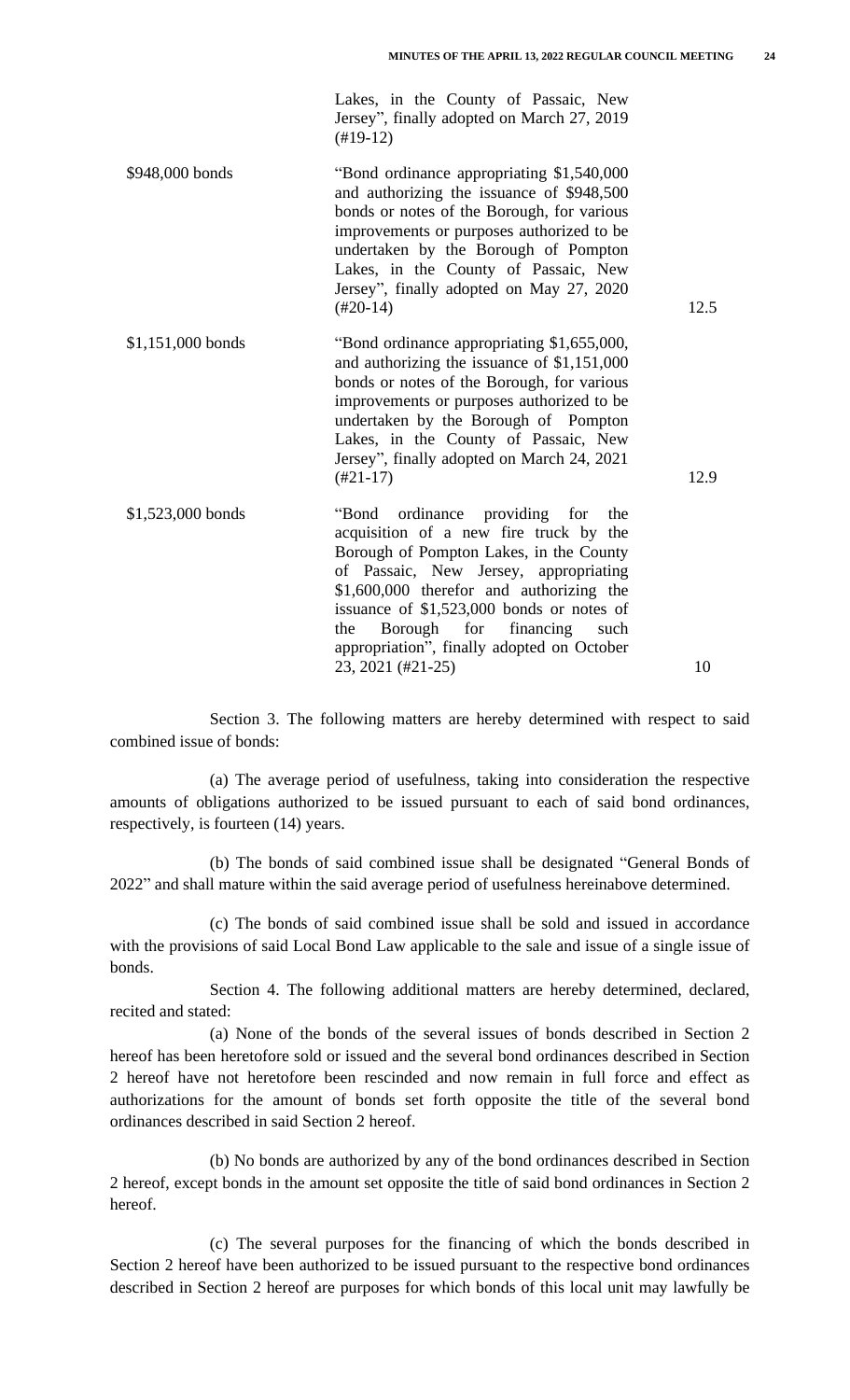issued pursuant to said Local Bond Law and are not purposes for which a deduction may be taken in any annual or supplemental debt statement of the local unit.

Section 5. This resolution shall take effect immediately.

Motion moved by Councilman Venin, second by Councilwoman Kent to approve Resolution 22- 143.

#### **Discussion**

Mr. Boyle stated Resolution 22-143 authorizes the sale of Bonds based upon actual information; the principal amount of several issues of Bonds to be combined into a single issue. The Bond Ordinance authorizes each of the several issues described by reference to its title and date of adoption, and the average period of usefulness determined in each of the Bond Ordinances.

**Roll Call: Councilman Venin, Yes Councilman Baig, Yes Councilman Cruz, Yes, Councilman DeLine, Yes. Councilwoman Kent, Yes, Councilwoman Polidori, Yes.**

## **ORDINANCE FOR FIRST READING AND INTRODUCTION: None**

 *(Ordinances will be presented for second reading and final adoption on……., 2022)*

## **ORDINANCE FOR SECOND READING AND FINAL ADOPTION:**

*(These Ordinances have been advertised and posted on the Municipal Bulletin Board)*

## **ORDINANCE 22-10**

# **ORDINANCE REPEALING ORDINANCE 16-08, AN ORDINANCE ESTABLISHING THE TECHNOLOGY AND INNOVATION COMMITTEE**

Motion moved by Councilwoman Polidori, second by Councilman Venin to open the Meeting for public comments on Ordinance No. 22-10. All voted in favor of the motion.

No one from the public wished to make a comment.

Motion moved by Councilman Cruz, second by Councilman Venin to close the Meeting for public comments on Ordinance No. 22-10. All voted in favor of the motion.

Motion moved by Councilman Venin, second by Councilwoman Kent to approve Ordinance No. 22-10 for Second Reading and Final Adoption.

#### **Discussion**

Mayor Serra commented on the Technology and Innovation committee and stated there was a need for the committee at the time of formation however at this time, there is no need to continue the group so therefore the Borough has decided to dissolve the committee.

**Roll Call: Councilman Venin, Yes Councilman Baig, Yes Councilman Cruz, Yes, Councilman DeLine, Yes. Councilwoman Kent, Yes, Councilwoman Polidori, Yes.**

#### **ORDINANCE 22-11**

**BOND ORDINANCE APPROPRIATING \$995,000.00 AND AUTHORIZING THE ISSUANCE OF \$890,000.00 BONDS OR NOTES OF THE BOROUGH, FOR VARIOUS IMPROVEMENTS OR PURPOSES AUTHORIZED TO BE UNDERTAKEN BY THE BOROUGH OF POMPTON LAKES, IN THE COUNTY OF PASSAIC, NEW JERSEY** 

 **Discussion**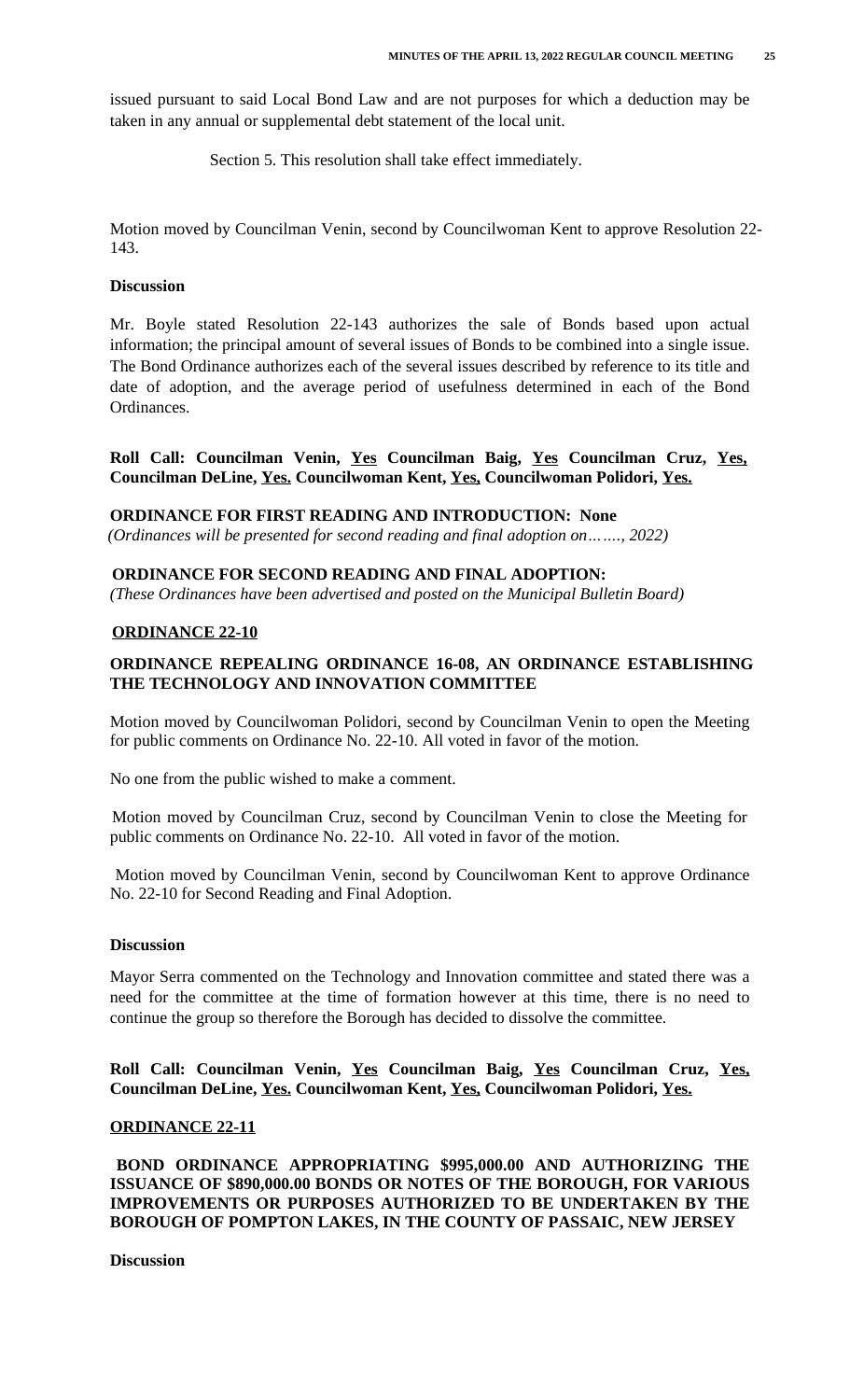Mr. Boyle stated this Ordinance authorizes the issuance of bond or notes for Borough projects. Mr. Boyle commented on the Bond Ordinance and noted this Ordinance is a typical Bond Ordinance with appropriations under the \$1,000,000 threshold. This includes the local street program in the south end of town, ADA handicap ramps in the Howard Street area, river work and storm water works, funding for a new garbage truck, radios for DPW and body cameras for the Police Department.

Motion moved by Councilman Baig, second by Councilman DeLine to open the Meeting for public comments on Ordinance No. 22-11. All voted in favor of the motion.

No one from the public wished to make a comment.

Motion moved by Councilman Venin, second by Councilman Cruz to close the Meeting for public comments on Ordinance No. 22-11. All voted in favor of the motion.

Motion moved by Councilman Baig, second by Councilman Venin to approve Ordinance No. 22-11 for Second Reading and Final Adoption.

**Roll Call: Councilman Venin, Yes Councilman Baig, Yes Councilman Cruz, Yes, Councilman DeLine, Yes. Councilwoman Kent, Yes, Councilwoman Polidori, Yes.**

## **ORDINANCE 22-12**

## **ORDINANCE PROVIDING FOR VARIOUS CAPITAL IMPROVEMENTS OR PURPOSES TO BE UNDERTAKEN IN AND BY THE BOROUGH OF POMPTON LAKES, IN THE COUNTY OF PASSAIC, NEW JERSEY, AND APPROPRIATING \$90,000.00 THEREFOR FROM MONEYS IN THE CAPITAL IMPROVEMENT FUND OF THE BOROUGH.**

Motion moved by Councilman Venin, second by Councilwoman Polidori to open the Meeting for public comments on Ordinance No. 22-12. All voted in favor of the motion.

No one from the public wished to make a comment.

Motion moved by Councilwoman Polidori, second by Councilwoman Kent to close the Meeting for public comments on Ordinance No. 22-12. All voted in favor of the motion.

Motion moved by Councilman DeLine, second by Councilman Venin to approve Ordinance No. 22-12 for Second Reading and Final Adoption.

#### **Discussion**

Mr. Boyle stated the Ordinance provides for Capital Improvements within several Borough departments. Mr. Boyle stated the Borough will not incur debt and the appropriated \$90,000.00 will go towards various improvements, equipment and small projects.

## **Roll Call: Councilman Venin, Yes Councilman Baig, Yes Councilman Cruz, Yes, Councilman DeLine, Yes. Councilwoman Kent, Yes, Councilwoman Polidori, Yes.**

## **MAYOR MICHAEL SERRA:**

Mayor Serra reported on the following.

Motion moved by Mayor Serra, second by Councilwoman Polidori to appoint Dawn Zanetti to District 5 as a member of the Open Space Committee to fill an unexpired term December 31, 2022. All voted in favor of the motion.

- County to repave Ringwood Avenue and Willard Street once PSE&G completes maintenance in area
- attended a meeting with Congresswoman Sherrill and was advised during the meeting the Borough entrance way into Tilcon would be closing thus eliminating truck traffic through Pompton Lakes. The entrance way into the facility would be through Wanaque.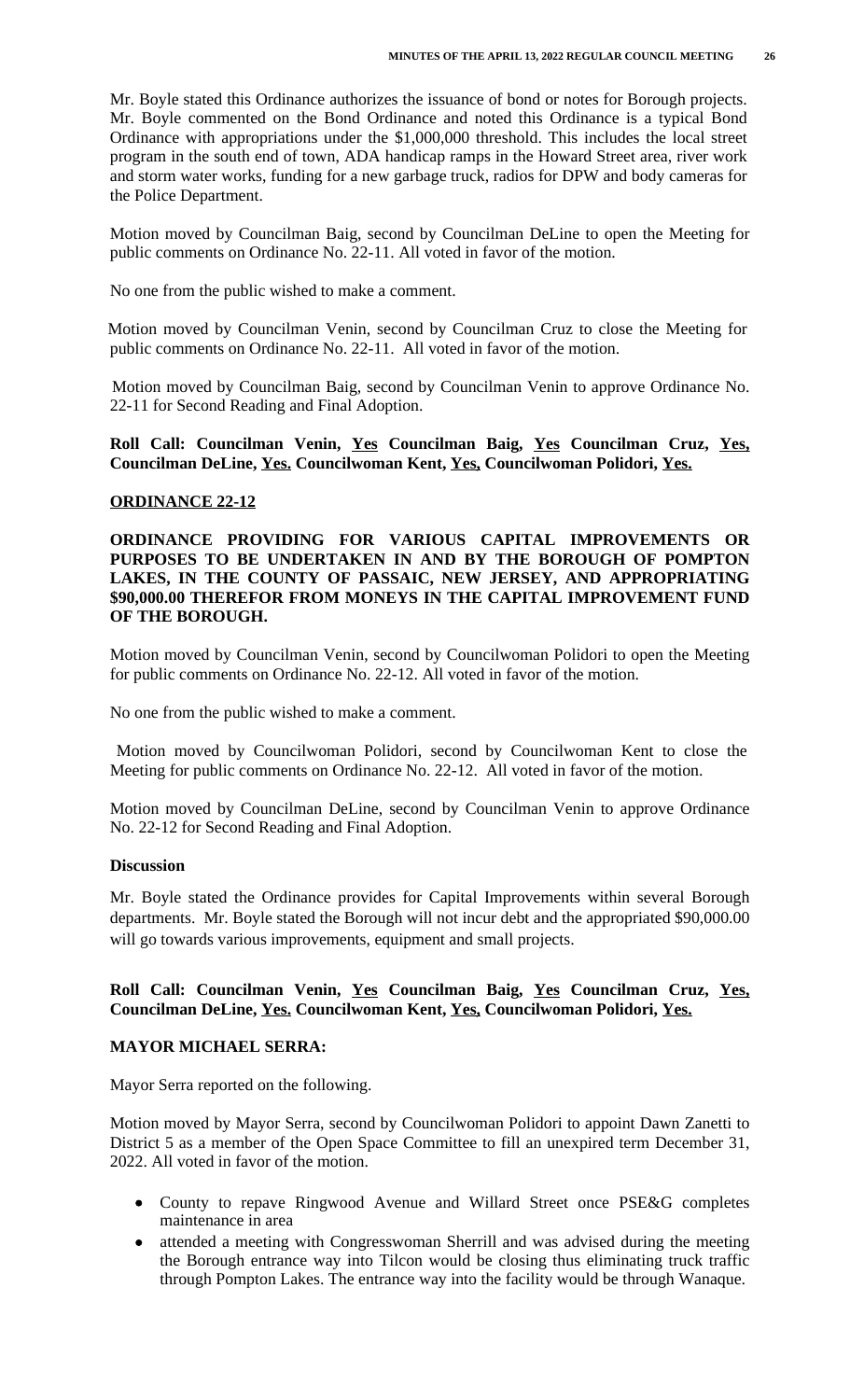- during the Mayors luncheon with Councilwoman Sherrill and District 11 Mayors there were discussions for funding for ballfield lighting in Totowa. Mayor Serra stated he would follow up and seek funding for a park in the Downtown area.
- Commented on the daffodil plantings around town and thanked Councilman Venin and all the volunteers who planted the bulbs
- attended the First Aid Squad dinner. Mayor Serra urged residents to thank *First Responders* for their service to the community

# **COUNCIL PRESIDENT POLIDORI:**

Councilwoman Polidori reported on the following.

- commented on the initiatives the Change of Town Officers students suggested during the Mock Council Meeting held this evening. Councilwoman Polidori thanked the students for their suggestions and stated the Governing Body would further explore their concepts.
- attended a panel discussion sponsored by the Board of Education that included Pompton Lakes School Counselors, Passaic County professionals from family services and crisis management and youth counselors. The discussion created an open environment for families of school children to meet with professionals to discuss any difficulties or struggles they may be experiencing post COVID. Parents unable to attend the event will receive an information packet
- attended the First Vietnam Veterans Ceremony at the Veterans Memorial Park sponsored by the Lakeland Marine Detachment
- participated in the Pompton Lakes Riverdale Little League Parade
- thanked members of the First Aid Squad for the invitation to their dinner and commented on the number of awards presented to members
- she along with Councilwoman Kent are working with students at Lincoln and Lenox Schools to announce a contest to name the *giant frog* at Pacifico-Gallo Park
- recognized Department of Public Work employees for their interaction with residents during their route
- questioned whether safety rings at Lakeside Park have been installed. Mr. Boyle replied and stated they have been ordered and signs have been posted
- questioned whether the hours for metered parking spaces on Wanaque Avenue could be altered to help assist businesses with patrons making a quick stop. After discussion, Council agreed to further discuss the matter with the Business Improvement District to reserve parking spaces for *Take Out* orders
- questioned whether the time restriction and area on Wanaque Avenue prohibiting parking during the Little League parade could be changed. Councilwoman Polidiri stated some business owners had expressed their concerns as it impacted their business. Further discussions to follow

## **COUNCILMAN CRUZ:**

Councilman Cruz reported on the following.

- commented on the curriculum report from the Board of Education highlighting a transitional program for students ages 18-21 that involves Pompton Lakes Special Services. One of the programs implemented was centered on young adults with special needs.
- the Wayne Board of Health will be sponsoring a COVID booster vaccine clinic on April 21, 2022 from 3-5 pm. CERT members will assist during the clinic
- Recreation members will meet with camp counselors on April 13, 2022
- announced the Recreation Commission will sponsor a Teen Night on April 18, 2022 from 7-9pm -- \$5 admission
- the Recreation Commission has scheduled a "family meetup group" scheduled for April 24, 2022 at Hershfield at 10:30am and encouraged new residents to attend

Motion moved by Councilman Cruz, second by Councilwoman Polidori to approve request for Lakeside Middle School to close a portion of Lakeside Avenue (Lakeside Avenue from Van Avenue to Mandeville Street) for the 8<sup>th</sup> Grade Awards Ceremony scheduled for Monday, June 20, 2022 (rain dates Tuesday, June 21, 2022 & Wednesday, June 22, 2022) from 6:15pm to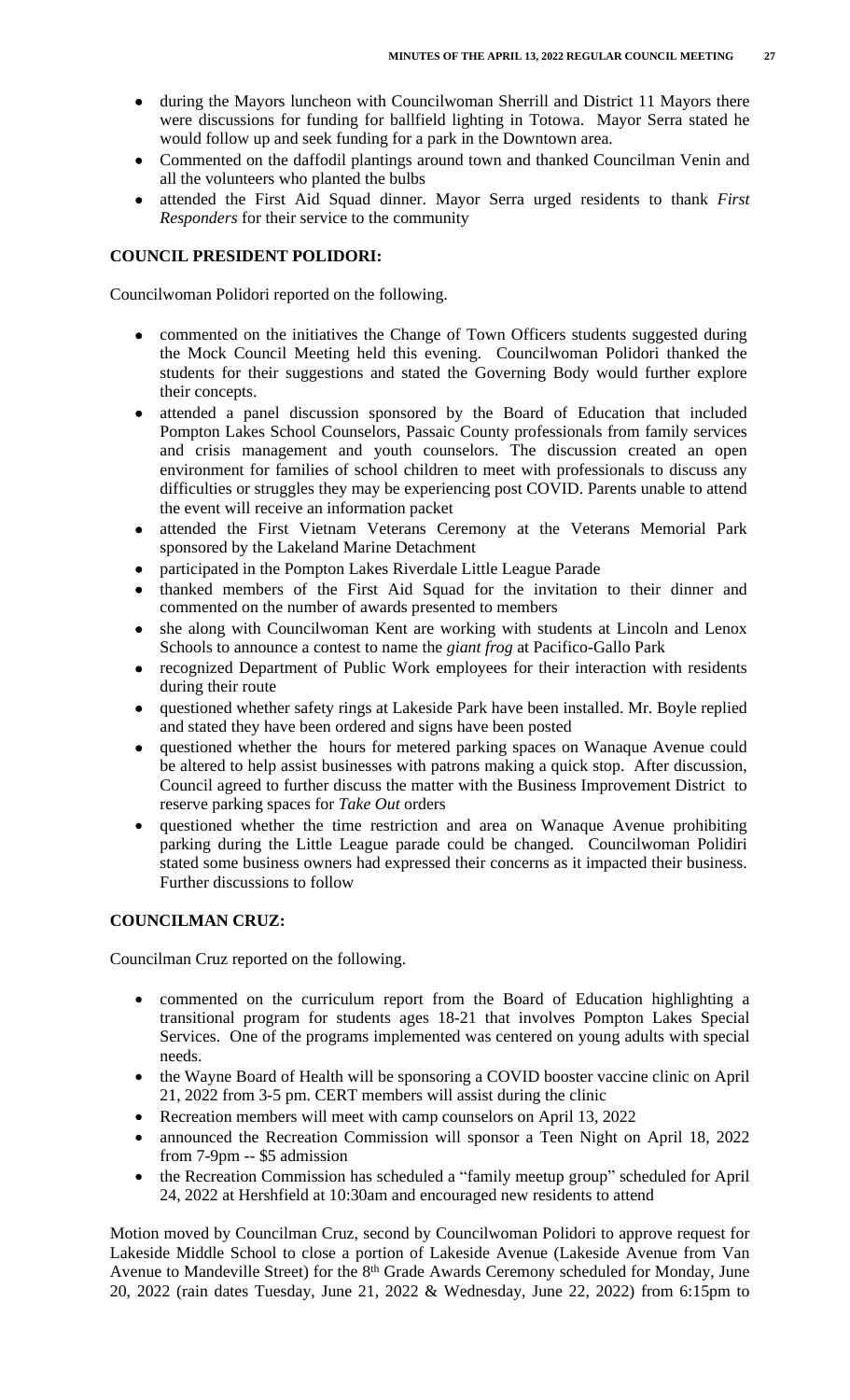8:30pm and to make Van Avenue between Lakeside Avenue and Lenox Avenue a one-way street from 6:00-8:30pm (notify Police/Fire/First Aid). All voted in favor of the motion.

## **COUNCILMAN DELINE:**

Councilman DeLine reported on the following.

- attended the community panel discussion sponsored by the Board of Education and stated resources are available for families who are experiencing post COVID struggles
- the Shade Tree Commission is preparing a spring planting list and have received requests from residents for new trees. The removal and pruning list for the spring is completed.
- Commented on the emerald ash boar and the removal of trees. The spotted lantern flies are expected to return.
- Arbor Day contest essays are being reviewed and two winners will be announced at the Arbor Day celebration on April 27, 2022
- attended the Little League parade
- attended a stakeholder meeting along with, Mr. Boyle and the Borough Planner to discuss the Passaic County Bike Plan in an effort to create bicycle networks throughout the County. Councilman DeLine stated this plan is intended more for recreational cyclists.
- commented on Change of Town Officers Day and stated he appreciated the creative ideas brought forward by the students

# **COUNCILWOMAN KENT:**

Councilwoman Kent reported on the following.

- thanked Mr. Boyle and the Borough Auditor for preparing the Municipal Budget
- happy to participate in Change of Town Officer Day and was pleased to hear the students Resolutions especially with regard to environmental issues. Thanked Mr. Patrick, Mr. Smith, the Board of Education and the High School Administration for their support.
- attended the Vietnam Veterans Remembrance Ceremony along with Mayor Serra, Senator Corrado, Assemblymen DePhillips and Rooney
- commented on a Department of Public Works report
- the Flood Advisory Board Chairwoman announced drones would be flown over Borough rivers to assess conditions in the waterways
- attended the Little League parade and opening ceremony
- the Business Improvement District has purchased shirts for River Clean-up volunteers and thanked Val Coll. The spring clean-up handouts (totes) will be given to the volunteers. All volunteers should report to Hershfield Park on May 1, 2022 at 10:00am to assist in cleaning parks, open spaces, rivers, etc. Also thanked Ms. Coll for the information on the Gingko trees on Wanaque Avenue.
- commented on the *giant frog* contest and thanked Councilwoman Polidori for her support
- the certification form has been submitted for the Sustainable Community grant to revamp Stiles Park on Haroldson Place. Mr. Boyle stated the project has not yet been approved by the Department of Environmental Protection and the project will be delayed for the foreseeable future.
- thanked Tilcon for donating pieces of Pompton pink granite to the Borough and Mayor Serra for arranging the donation. Mayor Serra provided some history on the granite and stated there are only three buildings in the country that were built with Pompton pink granite.
- received a complaint from a resident regarding a collapsed storm drain off Colfax Avenue. Mr. Boyle responded and stated the storm drain is not collapsed and this has been an ongoing project.

Mayor Serra commented on logs at the top of the Pompton Lakes Dam and stated the Department of Environmental Protection (DEP) has received quotes for the removal of the debris.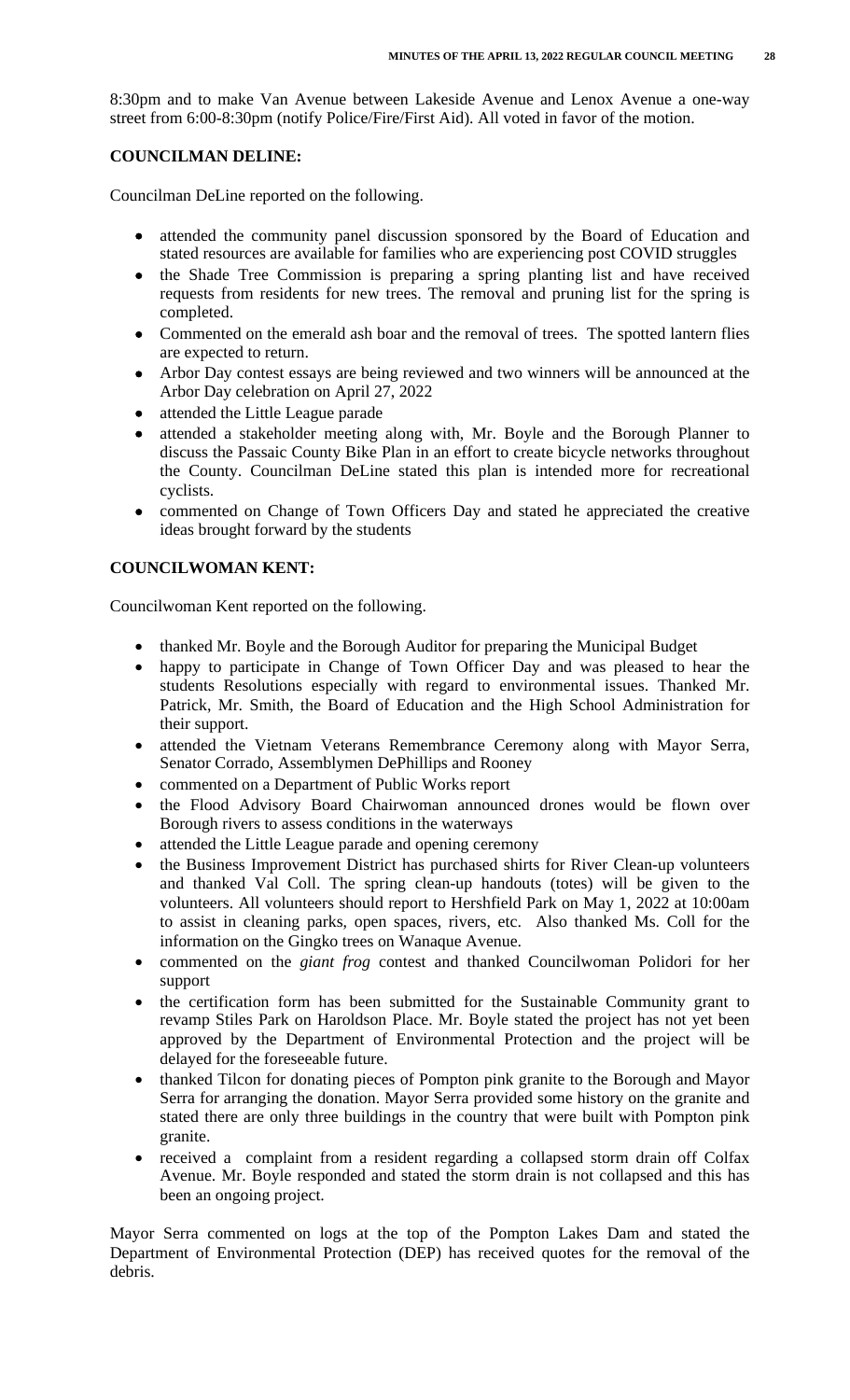# **COUNCILMAN VENIN:**

Councilman Venin reported on the following.

- commented on the amount of rainfall last week and thanked the Flood Advisory Board, Office of Emergency Management and the Governing Body for appropriating the funds to address the rivers
- commented on the Little League parade
- attended the Easter Egg Hunt and thanked the Recreation Commission for sponsoring the event
- thanked the Governing Body for approving the *little free library*
- commented on the repair of the easy dock on the lake and stated the repairs were covered by the warranty
- commented on the 10,000 daffodil bulbs that were planted and thanked City Green and the County for the grant and a special thank you to the volunteers who provided the plantings.

# **COUNCILMAN BAIG:**

Councilman Baig reported on the following.

- the Municipal Utilities Authority will begin spring hydrant flushing on April 25, 2022 during the hours of 12:00am-6:00am
- commented on the Police, Fire and First Aid Squad reports for the month of March
- the CERT Supervisor reported a total of 212 volunteer hours for the month of March

Mayor Serra wished Ms. Kostro a Happy Retirement.

## **PROFESSIONAL REPORTS:**

## **MARK J. SEMERARO, Borough Attorney**

Mr. Semeraro reported on the following.

• Ordinances to address left hand turn on Babcock will be on the next Agenda

## **KEVIN BOYLE, Borough Administrator**

Mr. Boyle reported on the following.

- Letter from MUA Hydrant Flushing 4/25/22
- the Reporter/Civil Service News March '22 Issue #11
- Borough Response NJDEP Draft Storm Water Reg Changes
- Millennium Strategies March Monthly Report
- RAB Bond LFB Approval
- Application for HDSRF Funding -A-1 Auto Body Resolution on 4/13 Agenda cost of \$69,000.00
- Letter from B Petreski, Esq.-Property Transfer Request resident would like the Borough to accept the parcel that is no longer accessible for them. To be determined by the Governing Body.
- each member of Congress allowed 16 projects in their district for potential funding –Hershfield Park good fit for this funding
- Lincoln Avenue work will be cleaned up milling and paving thereafter
- Pond Hole Ordinance- met with Police Department –passed on to the Ordinance Committee – one-month grace period for meter parking
- $\bullet$  electricians will be pulling wires for the parking kiosk in the Pond Hole and lighting –may be finalized within the next five weeks. Waiting on Verizon.
- the Library addition-weather causing delays

Councilwoman Kent questioned if the Borough is working with the Business Improvement District with regard to the parking meters. Mayor Serra replied and stated this is a Police Department issue.